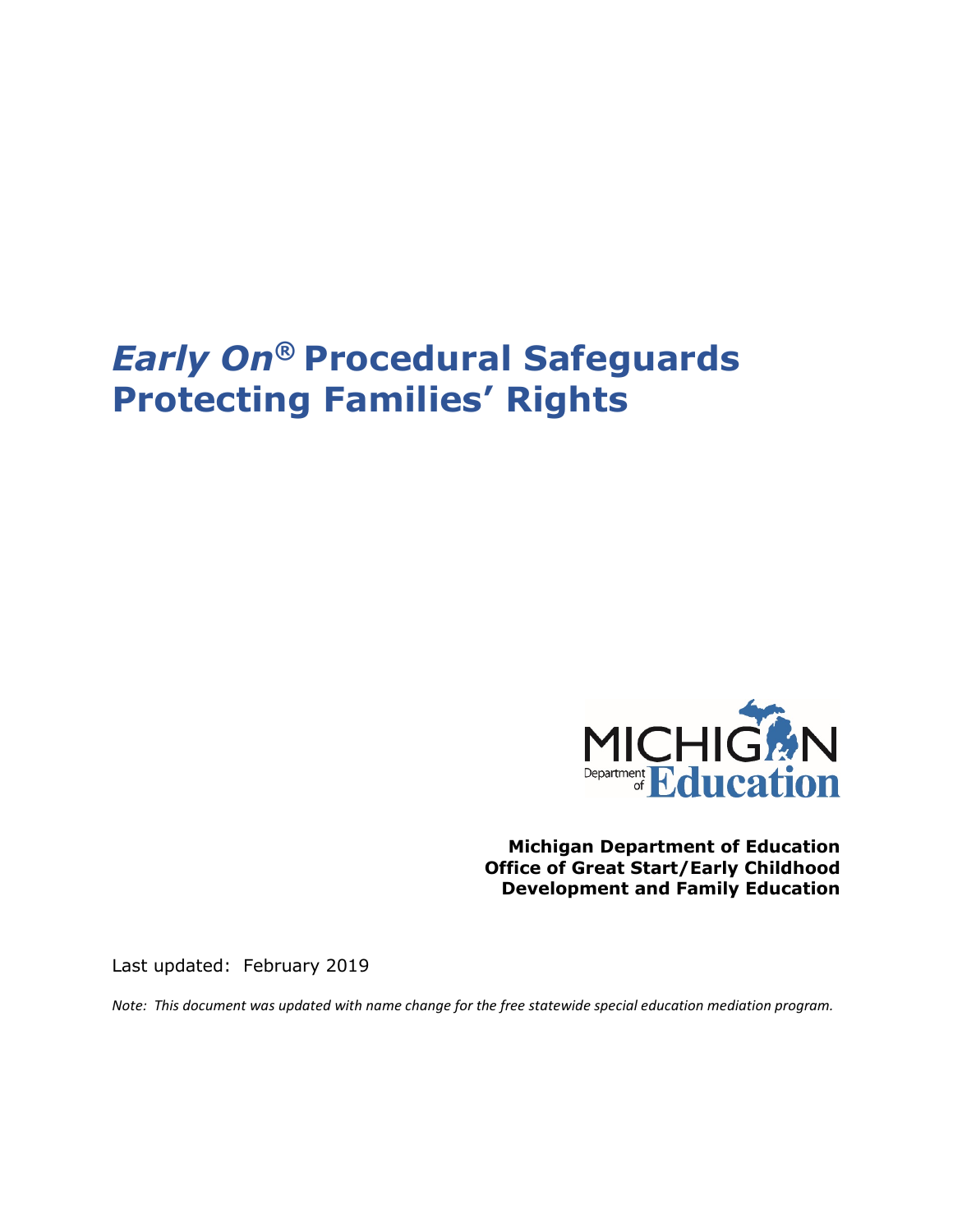

#### **State Board of Education**

Casandra E. Ulbrich, Co-President Richard Zeile, Co-President Michelle Fecteau, Secretary Tom McMillin, Treasurer Nikki Snyder, NASBE Delegate Pamela Pugh Lupe Ramos-Montigny Eileen Lappin Weiser

#### **Ex-Officio**

Rick Snyder, Governor Sheila A. Alles, Interim State Superintendent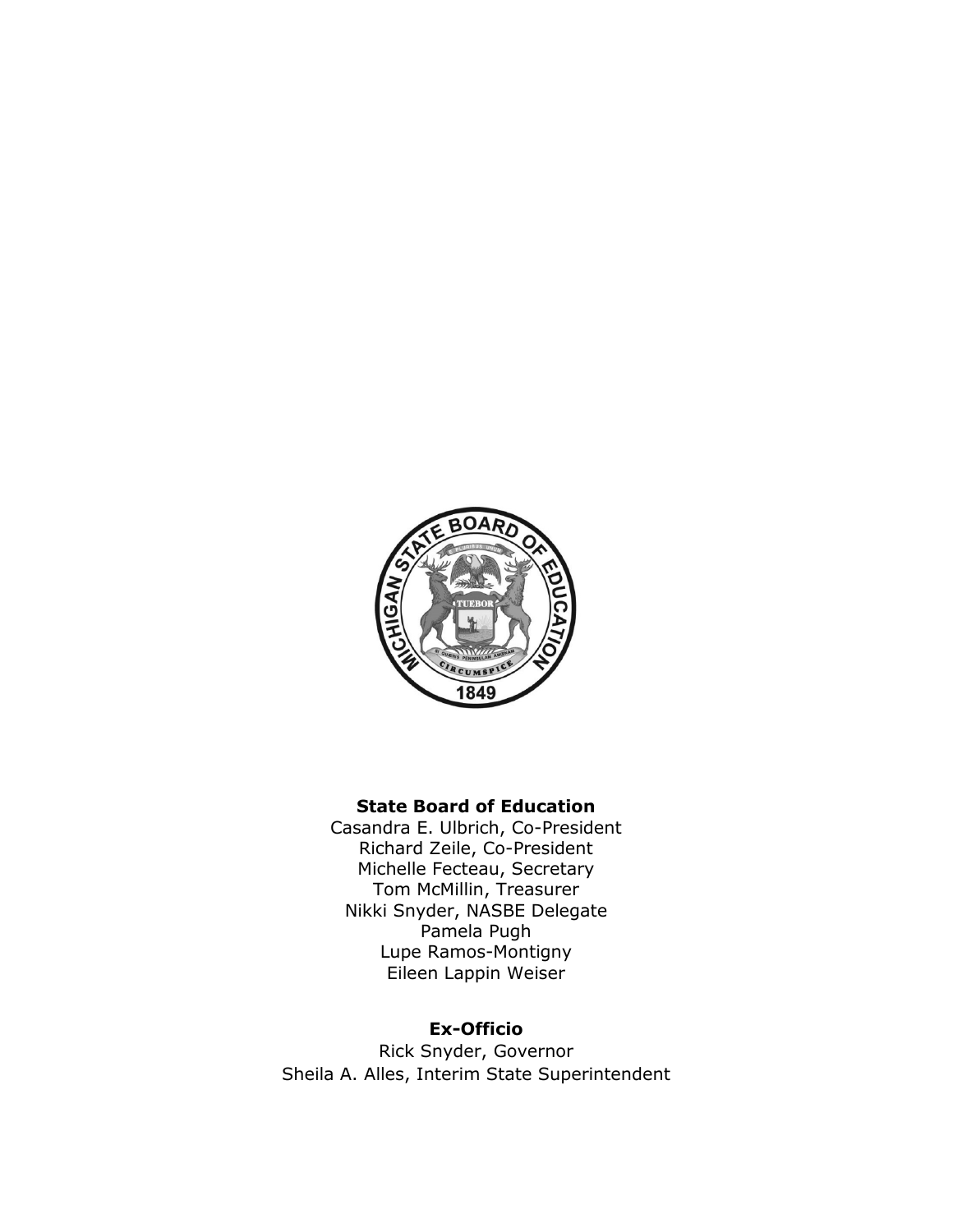# **Procedural Safeguards Protecting Families' Rights**

#### *What Are Family Rights?*

As the parent of a child who is or may be eligible for *Early On*, you have rights. They support a positive and high-quality experience with *Early On*.

#### *What Are Procedural Safeguards?*

Procedural safeguards are the checks and balances that are built into the *Early On* system to help make sure everything goes well for your child and family and protect your family's rights. Procedural safeguards are part of the federal law called the Individuals with Disabilities Education Act (IDEA) that regulates *Early On*. Their purpose is to guard your rights and ensure that the *Early On* process happens as it is supposed to for you and your child.

#### *When Do Our Rights Apply?*

Your rights and the related procedural safeguards begin with your first contact with *Early On* and continue throughout the entire time you are involved. Your rights apply to any paperwork and any time *Early On* interacts with you and your child.

#### *Why Is It Important and How Do We Learn About Our Rights?*

By learning about your rights, you and the *Early On* system can make sure that you are fully informed and involved in every aspect of *Early On*. Knowing your rights will support you in making decisions about your child's participation. Your rights will be explained to you, and you will be given the information in this booklet. You and your service coordinator will review these rights, and you will be able to ask questions.

#### *What Is Covered in This Document?*

This document will explain several of your rights and the related procedural safeguards in place to protect them. These include:

- Early Intervention Records and Confidentiality of Information
- Parental Consent
- Surrogate Parents
- Prior Written Notice
- Problem Solving & Dispute Resolution

Additional rights are discussed in the *Early On* Michigan Family Guidebook provided to families at the time of referral. These rights include, but are not limited to:

- The right to have your child evaluated;
- If eligible for *Early On*, the right to an Individualized Family Service Plan (IFSP) within 45 days of referral;
- The right for services on the IFSP in a timely manner;
- The opportunity to receive each early intervention service in natural environments to the extent appropriate;
- The opportunity to receive evaluation, assessment, IFSP development, service coordination, and procedural safeguards at no cost to your family;
- The right to participate; and
- The right to transition planning and support.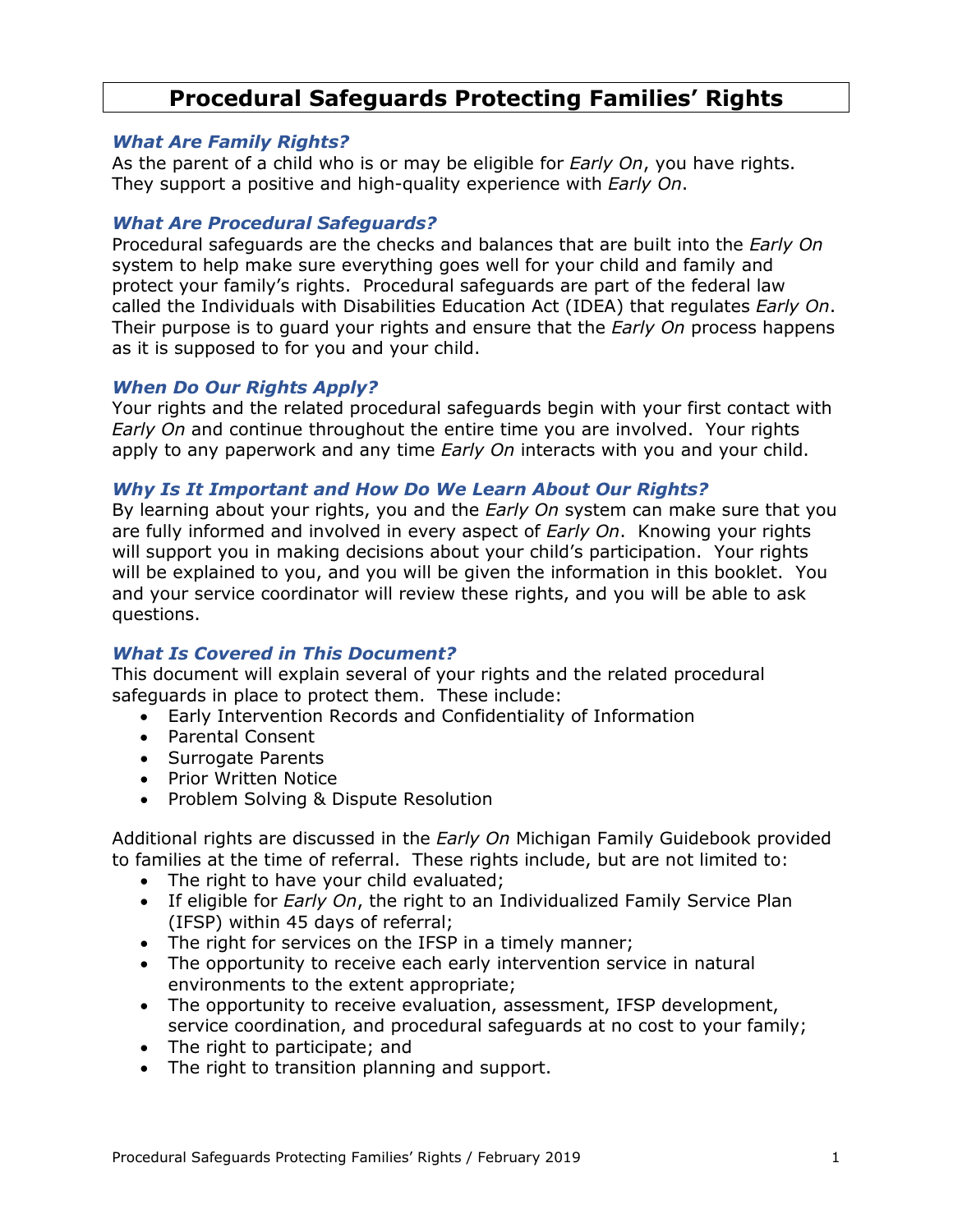# **Early Intervention Records and Confidentiality of Information**

You have the right to confidentiality of personally identifiable data, information and records collected, maintained, or used by *Early On*. You also have a right to written notice of, and written consent to, the exchange of information among agencies. You have the right to inspect and review all records about your child and family. These rights apply from the time your child is referred until *Early On* no longer maintains your information. There are procedural safeguards in place to ensure these rights to confidentiality and access to records.

## *What Information Is Collected About My Child and Family?*

An early intervention record is kept for each child participating in *Early On*. Your child's record includes any early intervention information collected about your child and family. Examples include:

- Information from other sources, such as doctors or other agencies and programs;
- Information from your child's evaluation and assessment;
- Information from your family assessment (if you choose to have one);
- Information from your IFSP; and
- Information from any other sources during your time in *Early On.*

Because many participating agencies and programs may provide services to your child and family during your time in *Early On*, other agencies and programs may also keep a record of information about your involvement. All participating agencies must follow the procedural safeguards and comply with the confidentiality procedures regarding records.

#### *What if I Want to See My Child's Early Intervention Record?*

You have the right to see and review any of your child's early intervention record. If any early intervention record includes information on more than one child, you may see and review only the information relating to your child. When you make a request to see your child's record, *Early On* must:

- Provide you with access to the record without unnecessary delay and before any meeting regarding an IFSP or any hearing, and in no case more than ten calendar days after your request;
- Provide you with a list of the types and locations of *Early On* records kept by the agency upon your request;
- Provide you with an explanation or interpretation of the records in response to a reasonable request if you do not understand the records;
- Allow you to have someone you choose to see the records; and
- Allow you to see the record unless the agency has a court order that says you do not have the right to see the record.

*Early On* must make available an initial copy of your child's early intervention record upon your request, at no cost. In addition, a participating agency must provide a copy of: each evaluation, the assessment of the child, the family assessment, and the IFSP, at no cost as soon as possible after each IFSP meeting. Otherwise, participating agencies may charge a fee if the fee doesn't prevent you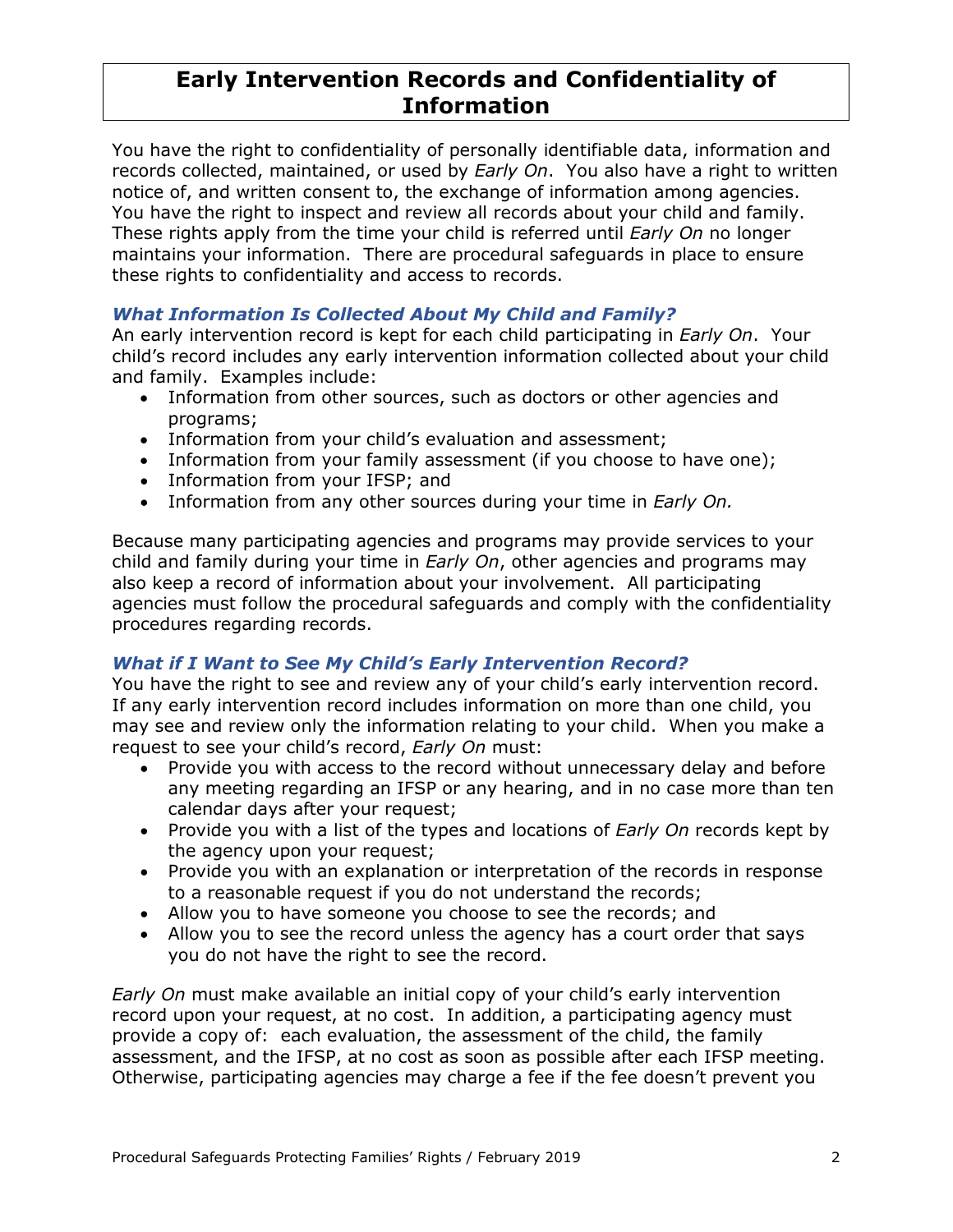from exercising your rights to inspect and review your child's record. They may not charge you a fee to search for or to retrieve information.

## *What if I Want to Change Something in My Child's Record?*

If you believe that information in your child's record is incorrect, misleading, or violates your privacy or other rights of you or your child, you may ask that the record be changed. If you ask to have your child's record changed, *Early On* must decide whether to change the information according to your request within a reasonable time of receiving the request and either:

- Change the record; or
- Inform you if *Early On* refuses to make the change you requested and that you have a right to a hearing (a formal process used to try and resolve disagreements).

The agency must, upon your request, provide you with the opportunity for a hearing to challenge information in your child's record to ensure that it is not inaccurate, misleading, or otherwise in a violation of the privacy or other rights of you and your child. A hearing to challenge information in your child's record must be conducted according to the procedures for such hearings under the Family Educational Rights and Privacy Act (FERPA). This hearing must meet, at a minimum, the following requirements:

- The hearing must be held within a reasonable time after *Early On* has received the request for the hearing;
- You must be provided notice of the date, time, and place, reasonably in advance of the hearing;
- The hearing may be conducted by any individual, including an official of *Early On*, who does not have a direct interest in the outcome of the hearing;
- You must be given a full and fair opportunity to present evidence relevant to the issues. You may, at your own expense, be assisted or represented by one or more individuals of your own choice, including an attorney;
- The decision must be in writing within a reasonable period of time after the hearing; and
- The decision must be based solely on evidence presented at the hearing, and must include a summary of the evidence and the reasons for the decision.

If as a result of a hearing the agency determines that a record is:

- Not Accurate, Misleading or a Violation of Rights *Early On* must change the information in the record and inform you in writing.
- Accurate, Not Misleading and Not a Violation of Rights *Early On* must inform you of the right to place a statement in your child's record commenting on the information including the reason if you disagree with the decision. This explanation must be kept in your child's record as long as the part you disagree with is kept in the record. If the portion of your child's record that you disagreed with is shared, it must include a copy of your explanation.

#### *Will Early On Share Information from My Child's Record and if So, Why?*

*Early On* might need to share information about your child and family in order to: • Make referrals for additional supports or services;

- Gather information on your child's health and development from other agencies or programs;
- Help coordinate services across agencies or programs; or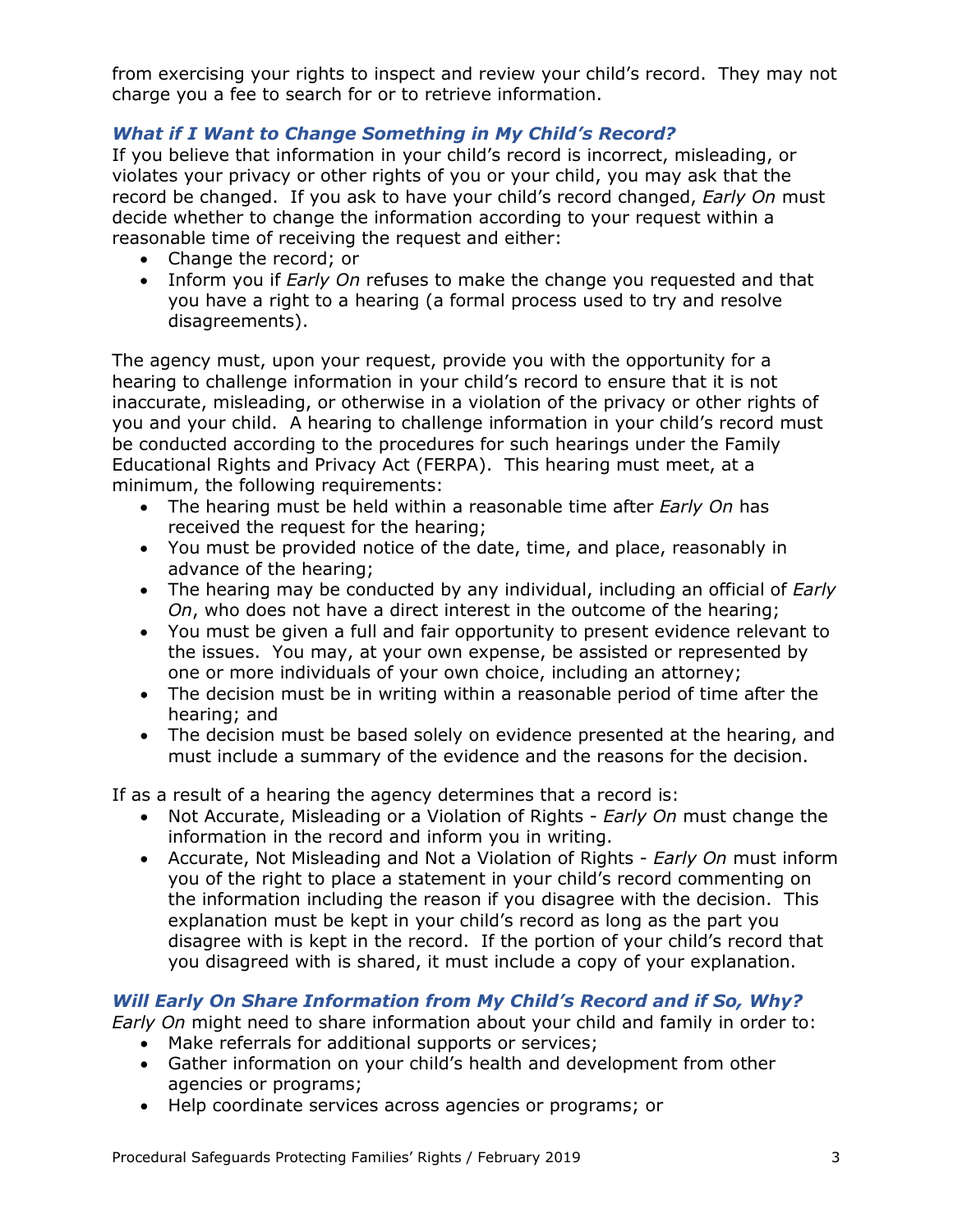• Transfer information within an agency (from one program to another).

# *How Will I Know if Early On Has Provided Access to My Child's Record?*

*Early On* must keep a record of when they provide access to your child's record (except access by you, authorized representatives, and employees of the participating agency). The record must show:

- The name of the person;
- The date access was given; and
- The reason access was granted.

## *Do I Need to Give Permission Before Information Is Shared?*

Sometimes part of your child's record may be shared automatically, while other times your permission may be needed before information is shared.

*Early On* is required to share personally identifiable information for child find purposes for children who are potentially eligible for special education services at age three. This personally identifiable information is shared with the Michigan Department of Education (MDE) and the local school district where the child resides, without parent consent. The personally identifiable information shared for this purpose includes:

- You child's name and date of birth; and
- Your contact information including names, addresses, and telephone numbers.

Except as noted above, your parental consent is required before personally identifiable information from your child's record is:

- Disclosed to anyone other than authorized representatives, officials, or employees of participating agencies collecting, maintaining, or using the information under *Early On*.
- Used for any purpose other than meeting the requirements of *Early On*.

Personally identifiable information as defined in FERPA includes, but is not limited to:

- Your child's name;
- Your name and the names of immediate family members;
- Your address;
- A personal identifier, such as a unique identification code (UIC);
- Other indirect identifiers, such as your child's date of birth, place of birth, and mother's maiden name;
- A list of personal characteristics, or other information, that would make your child's/family's identity reasonably certain; and
- Information requested by anyone that *Early On* believes will know the identity of the child to whom the record relates.

# *How Do I Give Permission to Share Information?*

You give permission to share information by signing an Authorization to Release *Early On* Record form, a Request for Information (Non-Health) Form, or a Request for Protected Information (Health) Form. Your signature on this form means that:

- You have been provided with all the information you need to understand why *Early On* shares information.
- You understand the information you have been given.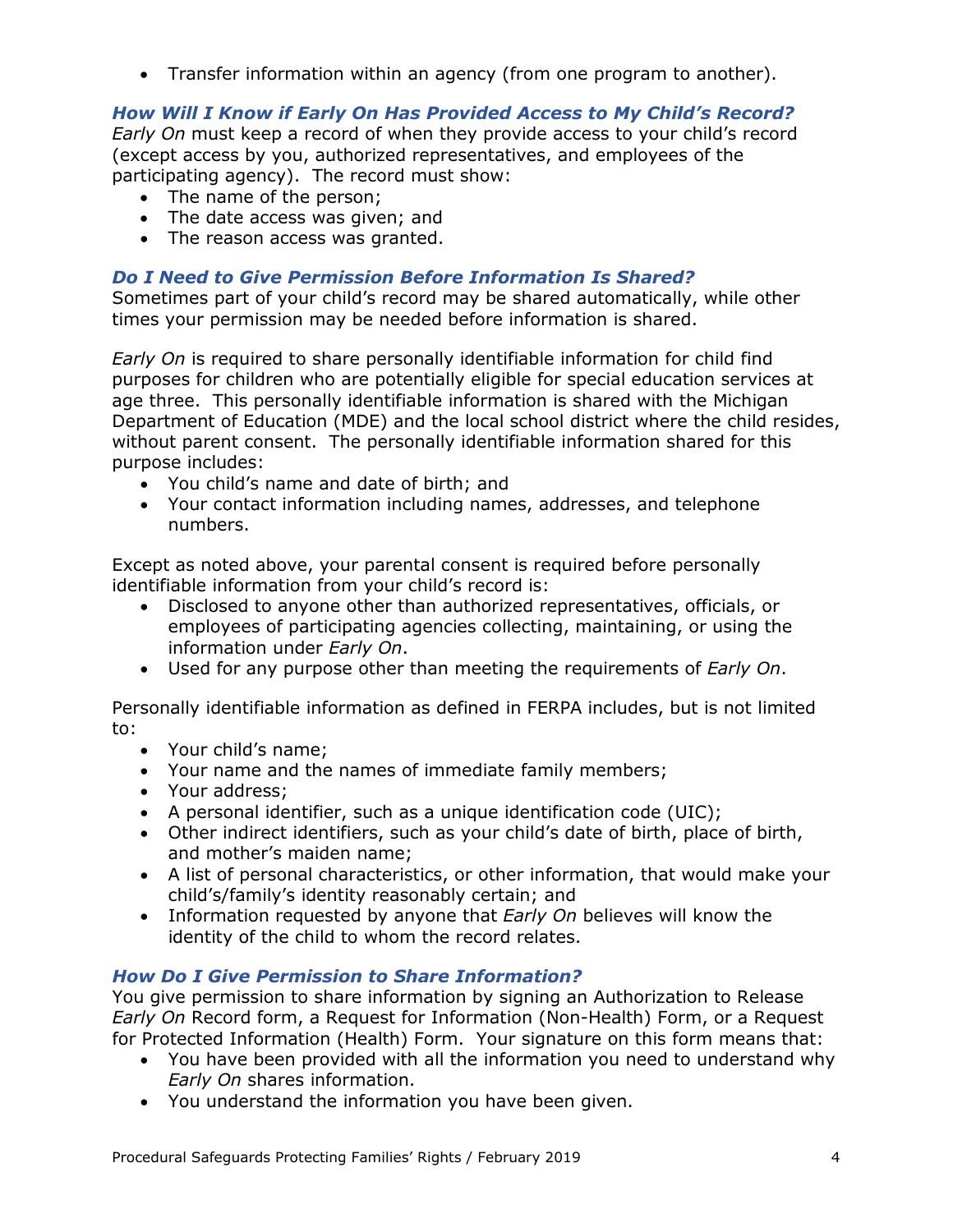- You understand that the information may be shared in writing or verbally.
- You have chosen what information may be shared.
- You have chosen who can receive which pieces of information.

#### *What if I Have Given Permission, But No Longer Want to Have Information Shared?*

If you have given consent to share information, you may change your mind and withdraw your consent at any time without penalty. If you withdraw your consent, that revocation does not apply to an action that occurred before the consent was revoked.

#### *What if I Don't Want Early On to Share Information?*

You do not have to give consent to share information in order to be in *Early On*. If you choose not to share information, you will still sign a form to make sure this choice is clear. It is important to know that if you decide not to allow *Early On* to share information, it may limit the ways in which *Early On* can help your family.

#### *What Happens to My Child's Record and Personally Identifiable Information When Early On Ends?*

*Early On* might end because your child has turned three, your family no longer needs or wants services, your child no longer has a delay that makes him/her eligible, or for other reasons. When *Early On* ends for your child and family, your child's record is kept by *Early On* for a minimum of seven years and until all of the following are met:

- services have ended;
- documentation is no longer needed to show federal funds were properly spent;
- all monitoring activities have been concluded; and
- no request to inspect and review the record remains.

The destruction of your child's record may then take place.

You may request that your child's personally identifiable information be destroyed. However, please note that a unique identification code was created when your child entered *Early On* and some information may be kept indefinitely. At a minimum the information kept in this data system can include your child's name, date of birth, your contact information, early intervention service provider, and exit data (including year and age upon exit and any programs entered into upon exiting).

# **Parental Consent**

#### *What Does Consent Mean?*

Consent means that you agree and give permission for an activity or action. Your *Early On* team must get permission in writing (your signature). An important part of giving your written consent means that *Early On* has your permission and that you are fully informed before providing your signature. Fully informed means you understand what will happen. You understand the benefits, responsibilities, and any consequences so you can make a choice about participating.

*Early On* will explain things to you in your native language. Native language means the language you usually speak or the way you usually communicate. Any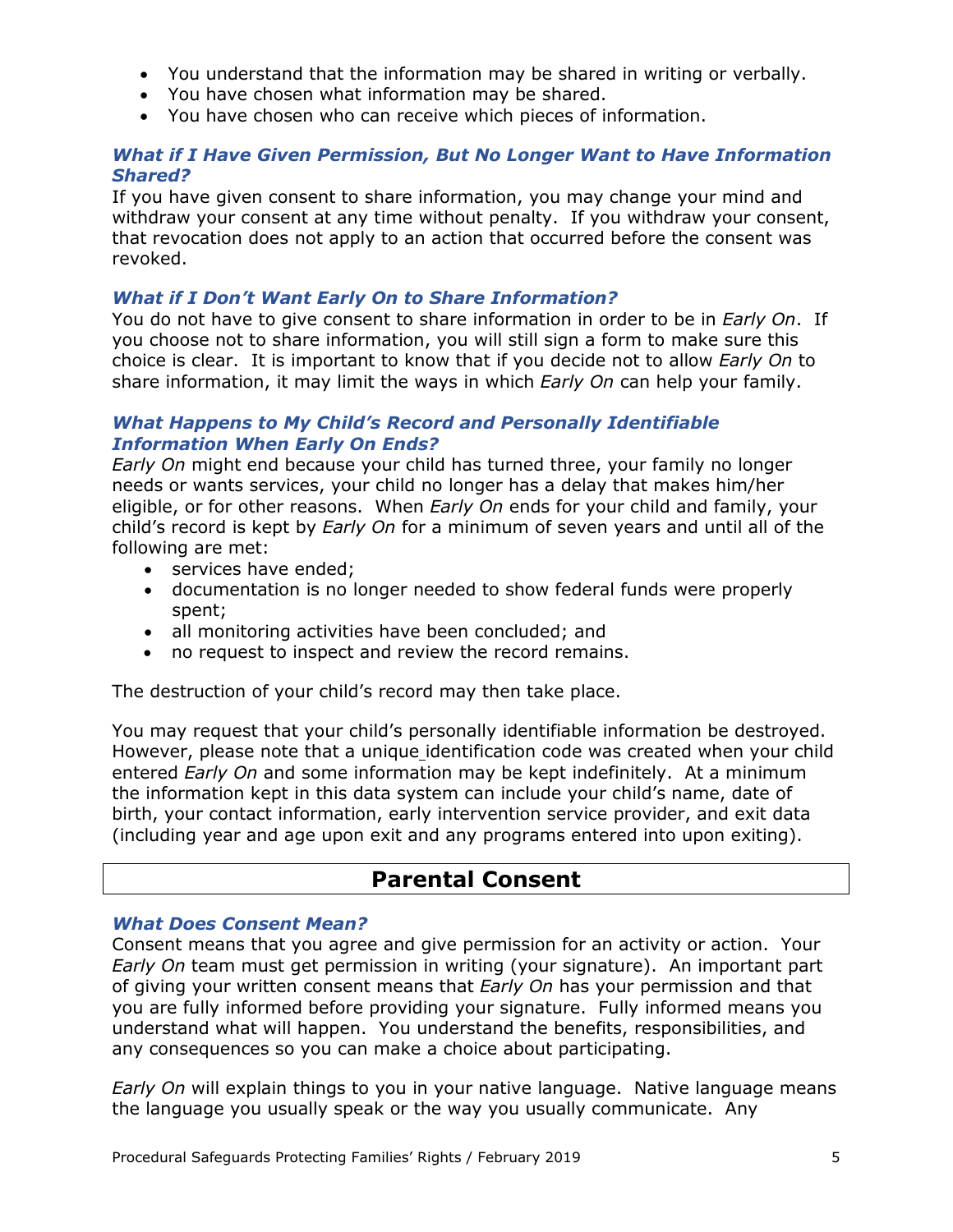document you sign will also describe the agreed upon activity and list the early intervention records (if any) that will be released and to whom they will be released. *Early On* will explain this information in your native language, unless it is clearly not feasible for *Early On* to do so. An instance where this may not be feasible would be if an interpreter for a particular language cannot be located, despite best efforts. Native language could include communications such as sign language, braille, or oral.

#### *Who Can Give Consent?*

Consent for *Early On* activities can be given by a parent, an adoptive parent, a guardian, or a person acting as the parent when the parent cannot be identified or located, or when the parent's rights have been terminated. In the case that no adult in the child's life meets the definition of parent, a surrogate parent may need to be assigned.

Biological parents who have not had their rights terminated, even though their child may be in a foster care placement, are the appropriate providers of consent for all activities related to *Early On*.

#### *What Is the Definition of Parent Used by Early On?*

Parent means:

- A biological or adoptive parent of a child;
- A guardian generally authorized to act as the child's parent, or authorized to make early intervention, educational, health or developmental decisions for the child (but not the State if the child is a ward of the State);
- An individual acting in the place of a biological or adoptive parent (including a grandparent, stepparent, or other relative) with whom the child lives, or an individual who is legally responsible for the child's welfare; or
- A surrogate parent who has been appointed.

The biological or adoptive parent must be presumed to be the parent when they are attempting to act as the parent under *Early On* when there is more than one party qualified, unless the biological or adoptive parent does not have legal authority to make educational or early intervention service decisions for the child.

If a judicial decree or order identifies a specific person or persons to act as the "parent" of a child or to make educational or early intervention service decisions on behalf of a child, then the person or person must be determined to be the "parent" for the purposes of *Early On*. An exception to this is if the early intervention service provider or public agency provides any services to a child or any family member of that child, that early intervention service provider or public agency may not act as the parent of the child.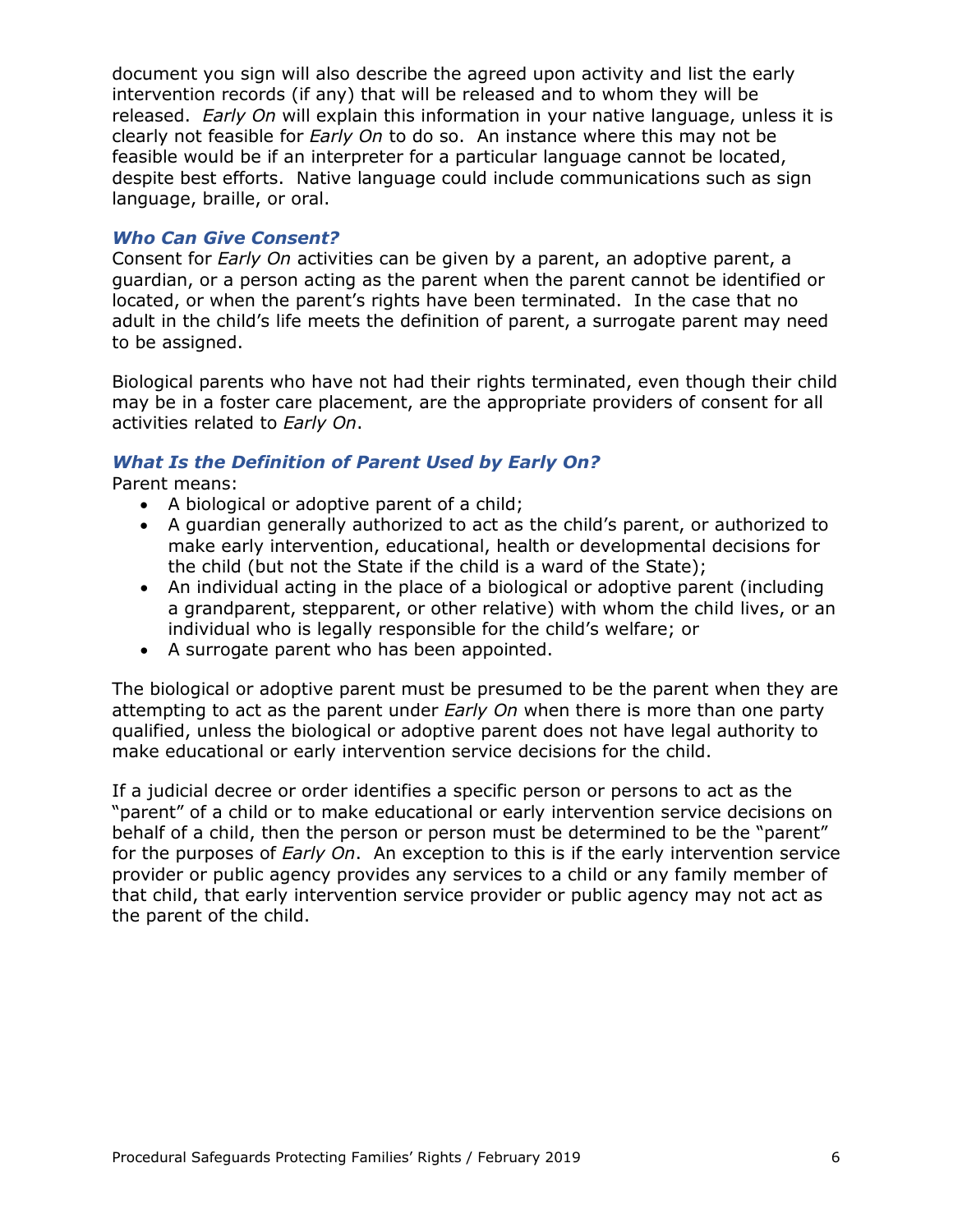#### *How Do I Give Consent?*

You give consent by signing a form. Your signature on the form means that:

- You have been provided with all the information you need to understand the activity;
- You understand the information you have been given;
- You understand that giving your permission is voluntary; and
- You may change your mind and withdraw your permission at any time. If you withdraw your permission, that revocation does not apply to an action that occurred before the consent was revoked.

#### *When Do I Give Consent?*

*Early On* must have your written consent (signature) before any of the following activities may occur:

- Screening: Written consent is required before *Early On* can screen your child to determine whether your child is suspected of having a disability.
- Evaluation: Written consent is required before an evaluation. Evaluation is a process used to learn if a child is eligible for *Early On*. If you choose not to give consent for an evaluation to take place, *Early On* is not able to see if your child is eligible for supports or services. Consent is also needed for any additional evaluations. Further evaluation may be needed, if additional concerns are identified or to determine if your child continues to be eligible for *Early On*.
- Assessment: With your written consent, assessments will be completed to identify your child's unique strengths and needs, and the early intervention services appropriate to meet those needs throughout the period of your child's eligibility.
- Early Intervention Services: An IFSP is your written plan that describes what supports and services (information and help) you, your family members and your child will receive. You will indicate your consent in writing. You may decide which of the recommended supports and services you want to accept or decline. If you choose not to consent to some supports and services, you will still receive the others that you do want. You may decline a service after accepting it without jeopardizing other early intervention services.
- Use of Public Benefits or Insurance: Prior to billing Medicaid or any other public benefit for any of your *Early On* services, *Early On* must obtain your written consent.
- Release of Personally Identifiable Information: See the section of this document titled Early Intervention Records and Confidentiality of Information for more details about when your consent is needed for sharing personally identifiable information.

#### *What if I Decide Not to Give My Consent?*

If you choose not to consent to evaluations, assessments, or early intervention services, the local service provider/practitioner participating in Part C shall make reasonable efforts to ensure that you:

- Are fully aware of the nature of the evaluation and assessment of your child or early intervention services that would be available; and
- Understand that your child will not be able to receive the evaluation, assessment, or early intervention services unless written consent is given.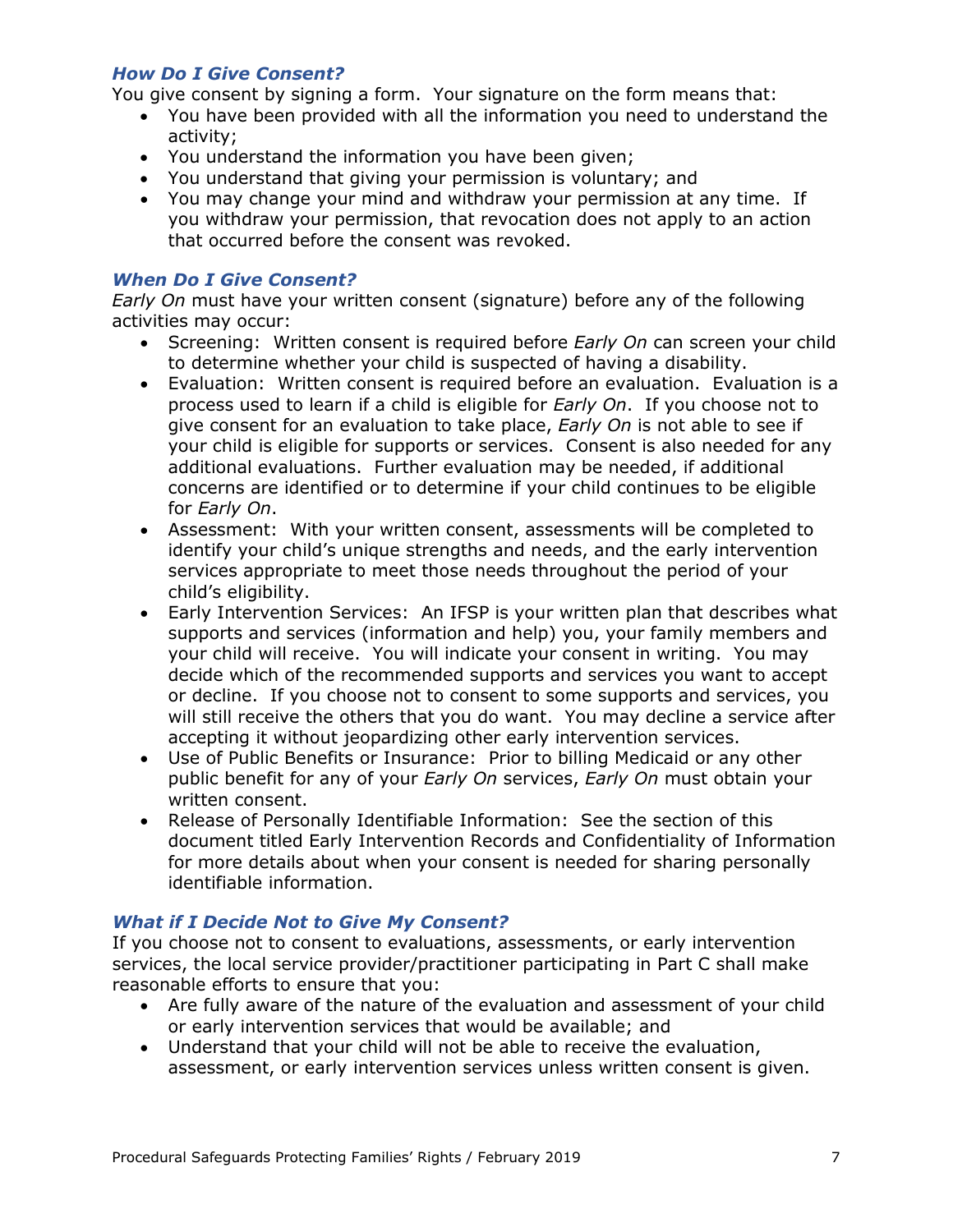*Early On* may not use the due process hearing to challenge your refusal to provide consent.

#### *What if I Don't Understand Why I Am Asked to Give Consent?*

If you do not understand why you are being asked to give consent or what you are agreeing to, ask your service coordinator to give you more information or answer your questions before you sign any forms.

# **Surrogate Parents**

#### *When Would a Surrogate Parent Be Assigned?*

*Early On* must ensure that the rights of the child are protected when no parent (as defined in the section of this document called Parental Consent) can be identified, after reasonable efforts a parent cannot be located, or if the child is a ward of the State. In these cases, a person will be assigned to act as a surrogate for the parent. This assignment process includes:

- Determination of whether a child needs a surrogate parent;
- Assignment of a surrogate parent to the child; and
- Consultation with the public agency that has been assigned care of the child, if the child is a ward of the State or placed in foster care.

In the case of a child who is a ward of the State, the surrogate parent, instead of being appointed by *Early On,* may be appointed by the judge overseeing the infant or toddler's case.

#### *How Are Surrogate Parents Selected?*

*Early On* or another public agency may select a surrogate parent in a way permitted by State law. The agency must ensure that a person selected as a surrogate parent:

- Is not an employee of MDE, the local lead agency or any other public agency or early intervention services provider that provides early intervention services, education, care, or other services to the child or any family member of the child;
- Has no personal or professional interest that conflicts with the interest of the child he or she represents; and
- Has knowledge and skills that ensure adequate representation of the child.

A person who is otherwise qualified to be a surrogate parent (as listed above) is not an employee of the agency solely because he or she is paid by the agency to serve as a surrogate parent.

*Early On* must make reasonable efforts to ensure the assignment of a surrogate parent not more than 30 calendar days after determining that the child needs a surrogate parent. Once assigned, the surrogate parent has the same rights as a parent for the purposes of *Early On*.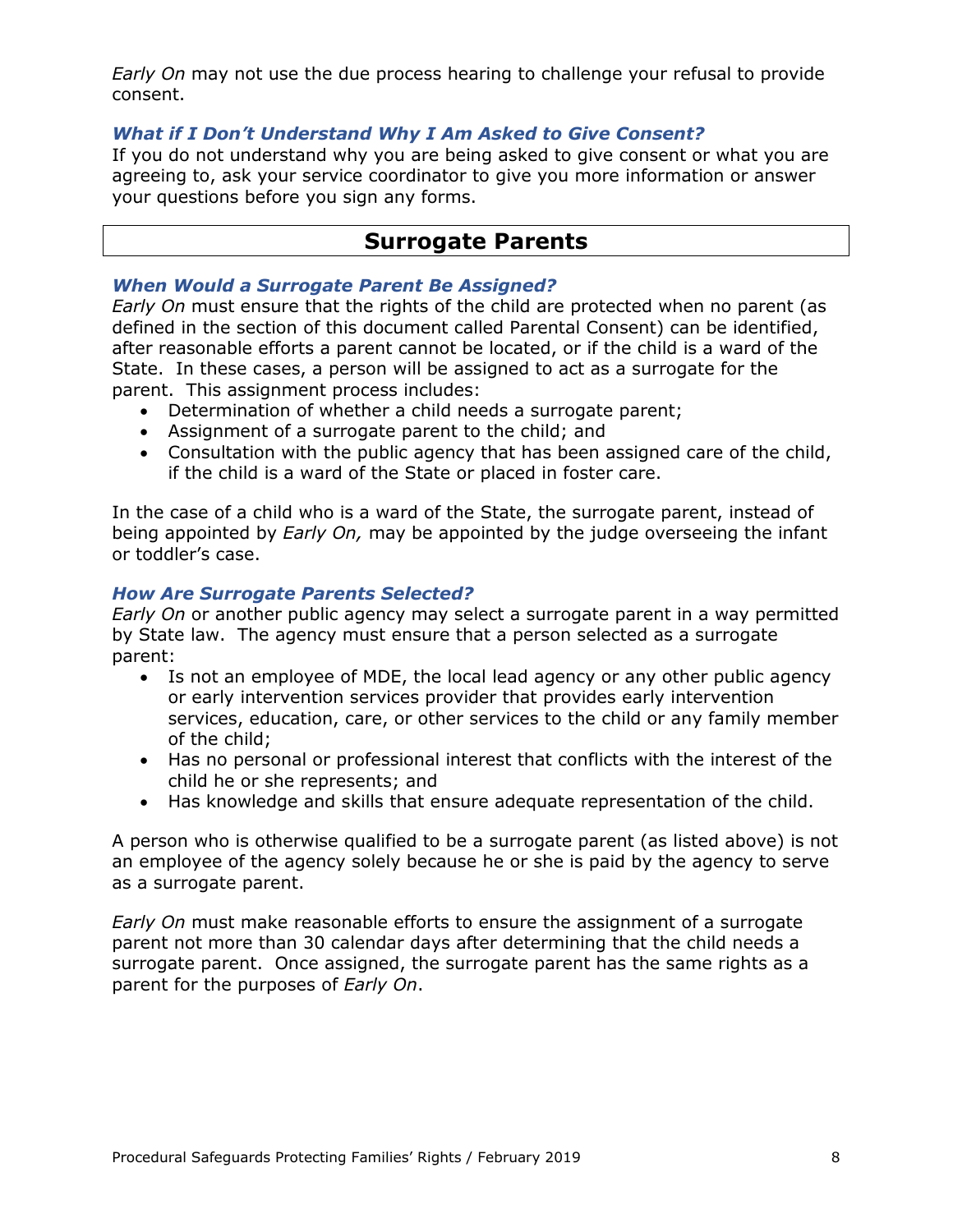# **Prior Written Notice**

#### *When Does Early On Need to Provide Prior Written Notice to My Family?*

*Early On* must tell you in writing a reasonable time before proposing or refusing to initiate or change the identification, evaluation, placement of your child or provision of services to your child and family. Steps must be taken to ensure you understand the notice.

#### *What Information Must Be Included in the Notice?*

The written notice must have enough information to inform you about:

- The action being proposed or refused;
- The reasons for the action; and
- All procedural safeguards including those related to mediation, how to file a State complaint, due process, and timelines related to each of these procedures.

These notices must be written in a language understandable to the general public, and also provided in your native language, or other mode of communication (such as sign language, Braille, or oral communication) used by you, unless it is clearly not feasible to do so.

If your native language or mode of communication is not a written language, the service provider will take steps to ensure that:

- The notice is translated for you orally or by other means in your native language or other mode of communication;
- You understand the content of the notice; and
- There is written evidence that these requirements have been met.

# **Problem Solving & Dispute Resolution**

When people work together, sometimes they don't agree. For example, you might disagree about:

- A decision about whether or not your child is eligible to receive services;
- Types of supports and services;
- Location or frequency of supports and services;
- Method of providing supports or services; or
- Other aspects of early intervention for your child or family.

#### *What Happens if I Disagree with Early On?*

There are several ways to problem solve if you disagree:

- A first step may be to resolve the disagreement informally with your service coordinator or with your local *Early On* Coordinator (your *Early On* Coordinator is the person in charge of *Early On* in a local county or counties).
- Holding an IFSP meeting may provide an opportunity for you and your child's providers to discuss and possibly resolve the disagreement.
- An additional option would be holding a facilitated IFSP meeting for which an outside facilitator can be obtained at no charge through Special Education Mediation Services (SEMS). The use of a facilitator is voluntary and must be agreed to by both parties.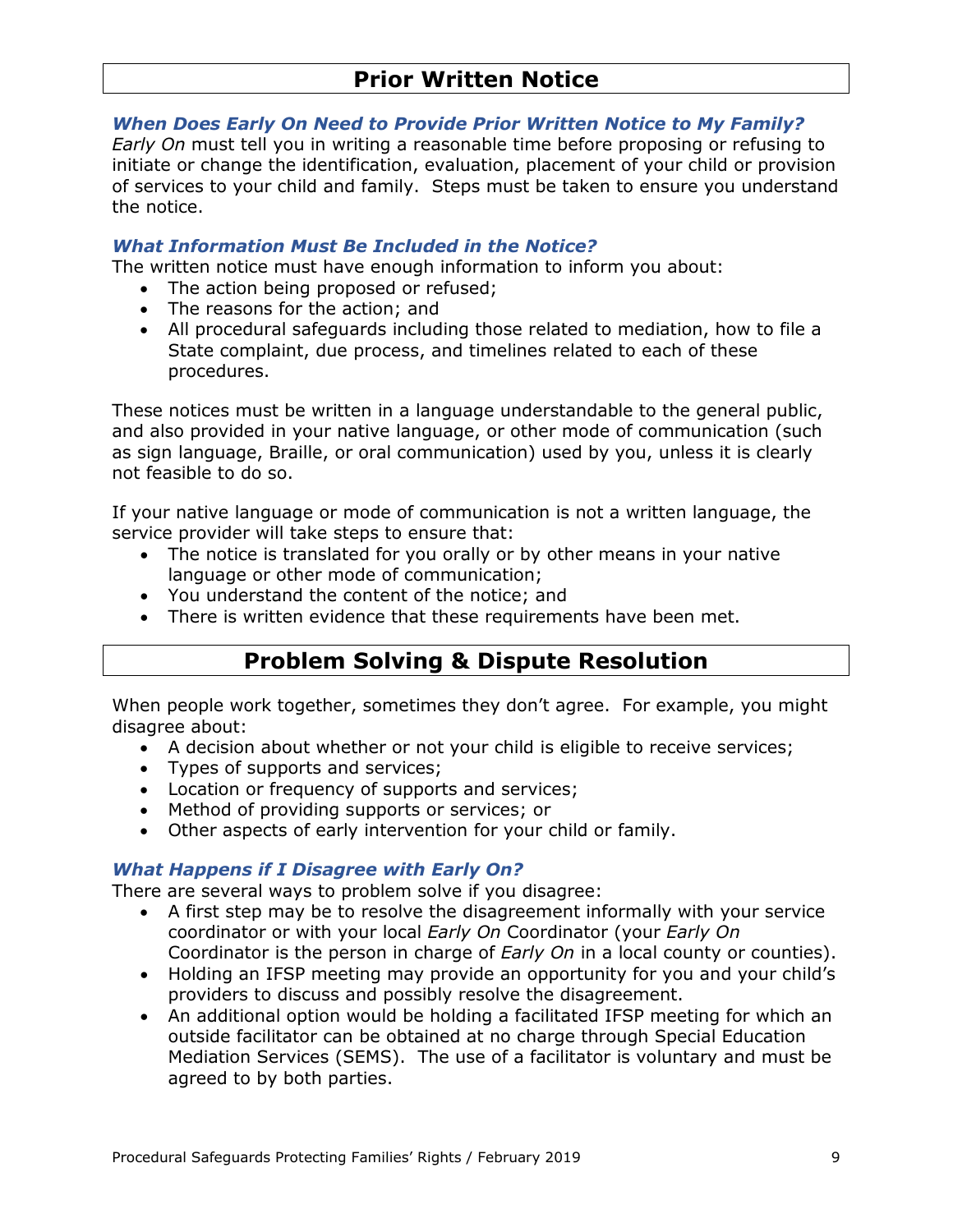• At any time or if none of the above suggestions work, you may wish to move to formal dispute resolution process, which may include mediation, State complaint, due process complaint, or due process hearing.

MDE has established procedures to make mediation available to allow you and *Early On* to resolve disagreements involving any matter under Part C of the IDEA, including matters arising prior to the filling of a State complaint or a due process complaint. Thus, mediation is available to resolve disputes whether or not you have filed a due process complaint.

There are separate procedures for State complaints and for due process complaints and hearings. Any individual or organization may file a State complaint alleging a violation of any Part C requirement by a school district, MDE, or any other public agency. Only you, an early intervention services provider, or MDE may file a due process complaint on any matter relating to a proposal or a refusal to initiate or change the identification, evaluation, or educational placement of a child with a disability.

# *Mediation:*

#### *How Does Mediation Work?*

Mediation helps parents and professionals resolve disagreements through a cooperative discussion. Mediation is voluntary and there is no cost to you. Each session must be scheduled in a timely manner and held in a location that is convenient to those involved in the dispute. Successful mediation results in a written, legally binding agreement that is both agreed upon and signed by both parties. A written, signed mediation agreement under this paragraph is enforceable in any State court of competent jurisdiction or in a district court of the United States. Discussions that happen during the mediation process are confidential and may not be used as evidence in any due process hearing or civil proceedings. Mediation is not used to deny or delay your right to a due process hearing or to deny any other rights.

#### *Who Can Serve as a Mediator?*

The mediator is a qualified and impartial person who is trained in effective mediation techniques that can help you discuss your disagreement and come to an agreement. An individual who serves as a mediator:

- May not be an employee of MDE or an early intervention provider that is involved in the provision of early intervention services or other services to your child; and
- Must not have a personal or professional interest that conflicts with the person's objectivity.

A person who otherwise qualifies as a mediator is not an employee of MDE or an early intervention service provider solely because he or she is paid by MDE or provider to serve as a mediator.

MDE maintains a list of people who are qualified mediators and know the laws and regulations relating to the provision of early intervention services. MDE selects mediators on a random, rotational, or other impartial basis. A mediator will be selected for you if you decide to start the mediation process.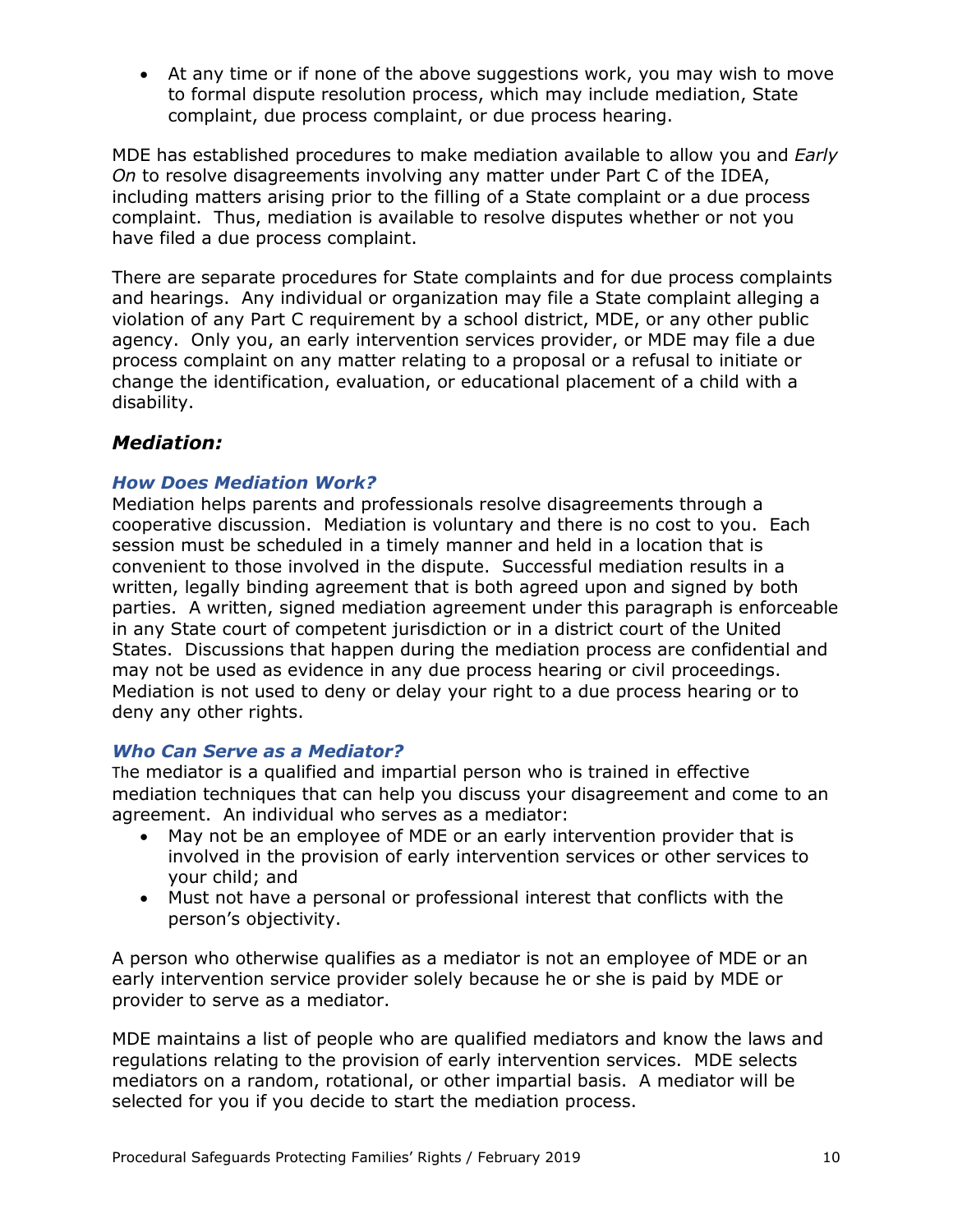#### *How Can I Learn More About or Start the Mediation Process?*

For more information or to directly access mediation services in your county, contact Special Education Mediation Services (SEMS) at 833-KIDS1ST (833-543-7178). Your service coordinator can assist you with this call if you wish. Visit them on the web at: [http://MiKids1st.org.](http://mikids1st.org/)

## *State Complaint:*

#### *What Happens if I Think Our Rights Have Been Violated?*

The State complaint is a signed, written complaint which contains a description of the claim that *Early On* has violated state and/or federal regulations that guide *Early On*. There is no cost to you as a parent to file a State complaint. The complaint must allege a violation that occurred not more than one year prior to the date that the complaint is received by MDE.

#### *What Information Must Be Included if We Choose to File a State Complaint?*

If you choose to file a State complaint, your complaint must contain information that includes:

- A statement that the agency has violated a requirement of the law;
- Facts to support the complaint;
- The signature and contact information for the person filing the complaint; and
- If the violation involves a specific child; the name and address of the child, the name of the service provider of the child, a description of the nature of the problem of the child relating to the proposed or refused initiation or change (including facts relating to the problem), and a proposed resolution to the problem to the extent known and available to the party at the time that the complaint is received.

The person filing the complaint must send a copy of the complaint to the public agency or early intervention service provider serving the child at the same time the complaint is filed with MDE. MDE has developed a form to help you file a State complaint. The model form is available at [www.1800earlyon.org/family.](http://www.1800earlyon.org/family) You are not required to use this form; however, the State complaint must contain the information required for filing a State complaint listed above.

#### *How Does the State Complaint Investigation Work?*

Once your State complaint has been filed, procedures will include:

- MDE collaboration with the assigned Intermediate School District (ISD) investigator to investigate the allegations in the complaint by fact finding, conducting interviews, and reviewing child records, correspondence, and other information. OSE may conduct an investigation independent of the ISD;
- An opportunity for you to submit additional information, either orally or in writing;
- An opportunity for the local lead agency, public agency or early intervention service provider to respond to the complaint, including a proposal to resolve the complaint (at the discretion of the local lead agency) and an option for both parties to voluntarily engage in mediation;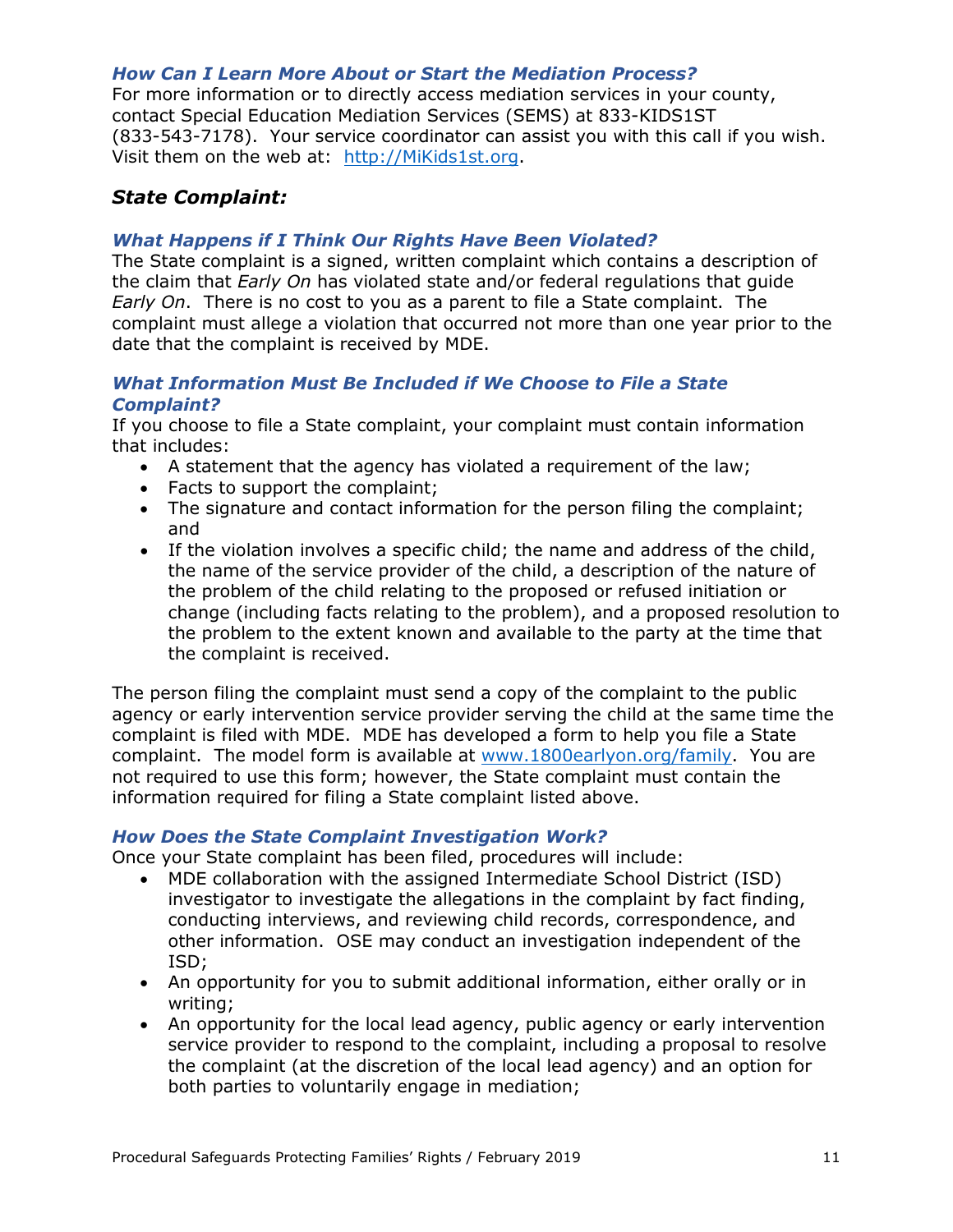- A review of all information and an independent determination regarding the violation;
- A written decision will be issued within 60 calendar days of receiving the complaint, unless the timeline is extended based on exceptional circumstances or if there is an agreement to extend time to allow for mediation. This decision will include finding of fact, conclusions, and the reason for the final decision; and
- A copy of the transcription and facts and finding will be provided to you at no cost.

If a written complaint is also part of due process hearing or it has an issue or issues that are part of a hearing, the part of the complaint addressed in the due process hearing will be set aside until after the hearing. However, any part of the complaint not part of a hearing will be addressed within the 60-calendar day timeline (unless there are exceptions to the timeline).

If any issue in the complaint has already been decided in a due process hearing, the MDE must inform you that the due process hearing decision is binding and cannot be changed within the State complaint process.

#### *How Will My Complaint Be Resolved if It Is Determined That My Child Wasn't Provided Appropriate Services?*

In resolving a complaint in which MDE has found a failure to provide appropriate services, MDE must address:

- The failure to provide appropriate services, including corrective actions appropriate to address the needs your infant or toddler with a disability who is the subject of the complaint and your family (such as compensatory services or monetary reimbursement); and
- Appropriate future provisions of services for all infants and toddlers with disabilities and their families.

# *Due Process Complaint:*

#### *Who can file a Due Process Complaint?*

A due process complaint can be filed by a parent, early intervention services provider, local lead agency, or MDE.

#### *What is a Due Process Complaint?*

A due process complaint may be filed on any matter relating to *Early On* proposing or refusing to initiate or change any action regarding your child's:

- Identification
- Evaluation
- Placement
- Provision of appropriate *Early On* services

The due process complaint must allege a violation occurred not more than two years before the date you, the early intervention provider, or local lead agency knew, or should have known, about the alleged action addressed in the complaint unless there is an exception. Exceptions to the timeline are allowed if you were prevented from filing a due process complaint due to misrepresentation that the issue had been resolved or you were not provided required information.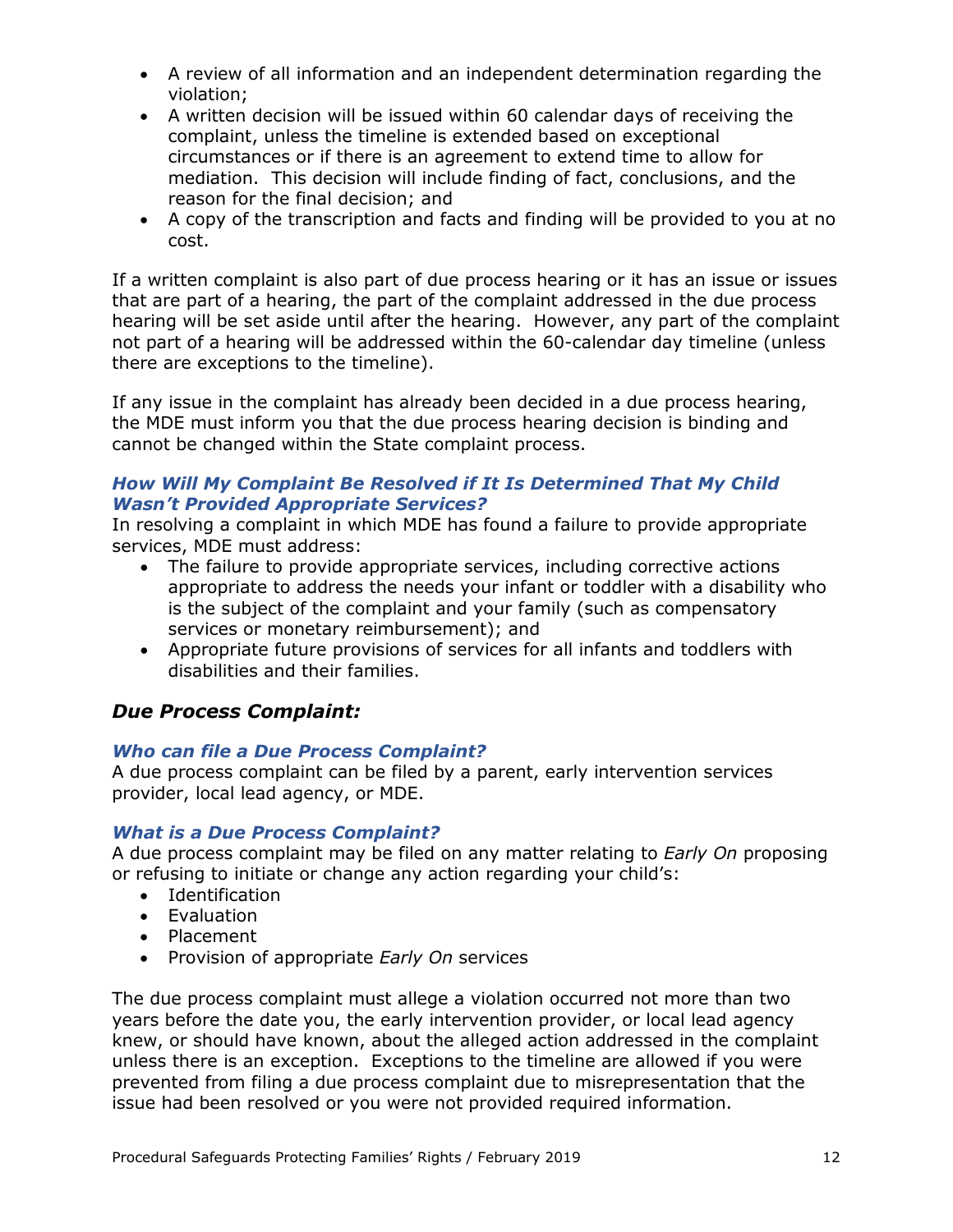#### *What if I Need Legal Advice or Assistance With the Complaint Process?*

MDE will inform you about free or low-cost legal and other relevant services available in your area if you request the information or if you or the early intervention service provider files a due process complaint.

#### *What Are the Requirements for Filing a Due Process Complaint?*

The parent, early intervention services provider, local lead agency or MDE (or the attorney representing that party) must provide the other party a due process complaint. A copy of the due process complaint must also be forwarded to MDE. This complaint will remain confidential and must include the following information:

- Name of the child;
- The address of residence of the child;
- The name of the early intervention service provider serving the child;
- In the case of a child who is homeless, available contact information for the child and the name of the early intervention service provider;
- A description of the nature of the problem of the child regarding the proposed or refused initiation or change, including facts relating to the problem;
- Your proposed resolution of the problem to the extent known and available to you; and
- The Statement of Delivery as stated below.

#### *What Is a Statement of Delivery?*

The due process complaint delivered to MDE and other party must include a Statement of Delivery describing how the complaint was delivered to the other party including:

- If by mail, the person the complaint was addressed to and the date it was mailed.
- If by fax, the person the complaint was addressed to and the date and time it was sent.
- If in person, the date and place the complaint was delivered and the person to whom it was given.

#### *Are There Specific Forms I Need to Use When Filing a Due Process Complaint?*

MDE has developed a form to help you file a due process complaint. You are not required to use this form; however, the due process complaint must contain the required information. Your service coordinator may assist you in filing your complaint if you wish. A link to the Early Intervention (*Early On*®) Due Process Complaint Procedures is available at: [www.1800earlyon.org/family.](http://www.1800earlyon.org/family)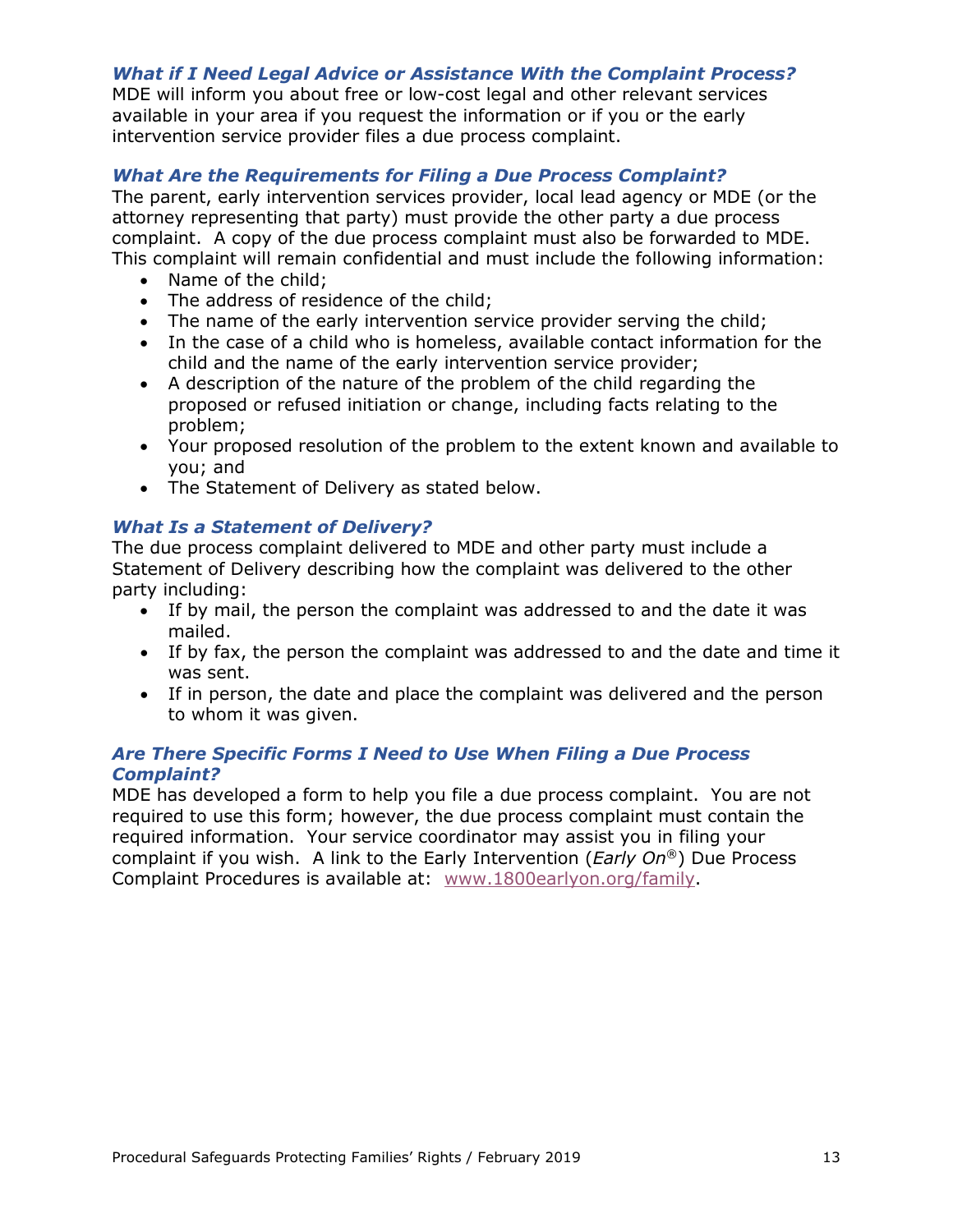#### *How Will I Know Whether My Due Process Complaint Meets the Filing Requirements?*

In order for a due process complaint to go forward, it must be considered sufficient (to have met the content requirements listed above). The due process complaint will be considered sufficient unless the party receiving the due process complaint notifies the administrative law judge and the other party in writing, within 15 calendar days of receiving the complaint, that the receiving party believes that the due process complaint does not meet the requirements.

Within five calendar days after receiving this written notification from the receiving party that the complaint is insufficient, the hearing officer must determine whether the due process complaint meets the requirements and notify all parties of that decision in writing.

#### *Can We Amend Our Due Process Complaint?*

- A party may amend the due process complaint only if the other party consents in writing to the change and they are given the opportunity to resolve the due process through a resolution meeting or the hearing officer grants permission to amend at any time not later than five days before the due process hearing begins.
- If a party files an amended due process complaint, the timeline for the resolution meeting (within 15 calendar days) and the time period for resolution before moving to a hearing (within 30 calendar days) starts again with the filing of the amended due process complaint.

#### *What Happens After a Due Process Complaint Has Been Filed?*

Once a due process complaint has been filed:

- If you have not received a prior written notice regarding the problem in the due process complaint, the local lead agency or early intervention services provider must, within ten calendar days of receiving the due process complaint, send a response to you that includes:
	- o An explanation of why the action was proposed or refused;
	- o A description of other options the IFSP Team considered and the reason why those options were rejected;
	- $\circ$  A description of each evaluation procedure, assessment, record, or report used as a basis for the proposed or refused action; and
	- $\circ$  A description of the other factors relevant to the proposed or refused action.

Providing the information in items above does not prevent MDE from asserting that your due process complaint was insufficient.

- The party receiving the due process complaint must send a response that specifically addresses the issues in the complaint within ten calendar days.
- You will be provided an opportunity to resolve the dispute through a resolution meeting.

#### *What Is a Resolution Meeting?*

The local lead agency must convene a meeting with you and the relevant member or members of the IFSP Team who have specific knowledge of the facts identified on the due process complaint. You and the local lead agency will determine the relevant members of the IFSP Team who will attend the meeting. The meeting: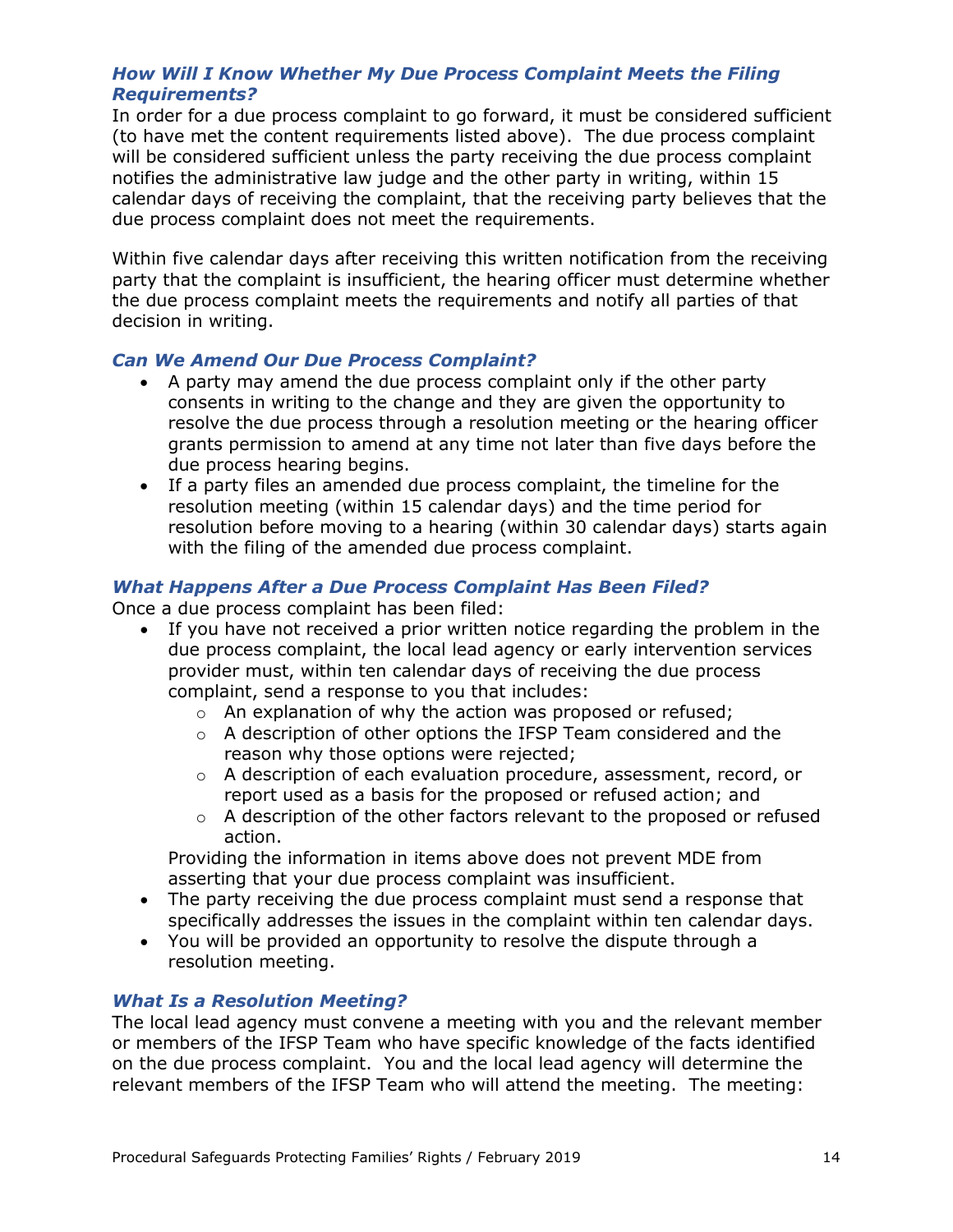- Must include a representative of the local lead agency who has decisionmaking authority on behalf of the agency; and
- May not include an attorney of the local lead agency unless the parent is accompanied by an attorney.

The purpose of the meeting is to discuss your due process complaint, and the facts that form the basis of the complaint, so that the local lead agency has the opportunity to resolve the dispute.

# *When Does a Resolution Meeting Take Place?*

A resolution meeting must be convened within 15 calendar days after the due process complaint is filed. A due process hearing cannot begin until a resolution meeting is conducted. The resolution meeting is not required if:

- You and the local lead agency agree in writing to waive the meeting; or
- You and the local lead agency agree to use the mediation process.

#### *What Happens if We Resolve the Dispute at the Resolution Meeting?*

If a resolution to the dispute is reached at the resolution meeting, you and the local lead agency must enter into a legally binding agreement that:

- Is signed by you and a representative of the local lead agency who has the authority to bind the participating agency, and
- Is enforceable in any State court of competent jurisdiction (a State court that has authority to hear this type of case) or in a district court of the United States.
- May be voided within three business days of the time that both you and the local lead agency signed the agreement.

#### *What Happens if We Can't Come to an Agreement?*

If the local lead agency has not resolved the due process complaint to the satisfaction of the parties within 30 calendar days of the receipt of the due process complaint (during the time period for the resolution process), the due process hearing may occur.

#### *By When Must a Final Decision Be Made About the Complaint?*

A 45-calendar day timeline for completion of the due process hearing and a final decision starts the day after any of the following events take place:

- Expiration of the 30-calendar day resolution period with no agreement;
- If you and the local lead agency agree in writing to waive the resolution meeting;
- After either the mediation or resolution meeting starts but before the end of the 30-calendar day period, if you and the local lead agency agree in writing that no agreement is possible; or
- If you and the local lead agency agree in writing to continue the mediation at the end of the 30-calendar day period, but later, you or the local lead agency withdraw from the mediation process.

#### *What Happens if I Do Not Participate In the Resolution Meeting?*

Except where you and the local lead agency have jointly agreed to waive the resolution process or to use mediation, your failure to participate in the resolution meeting will delay the timelines for the resolution process and due process hearing until the meeting is held.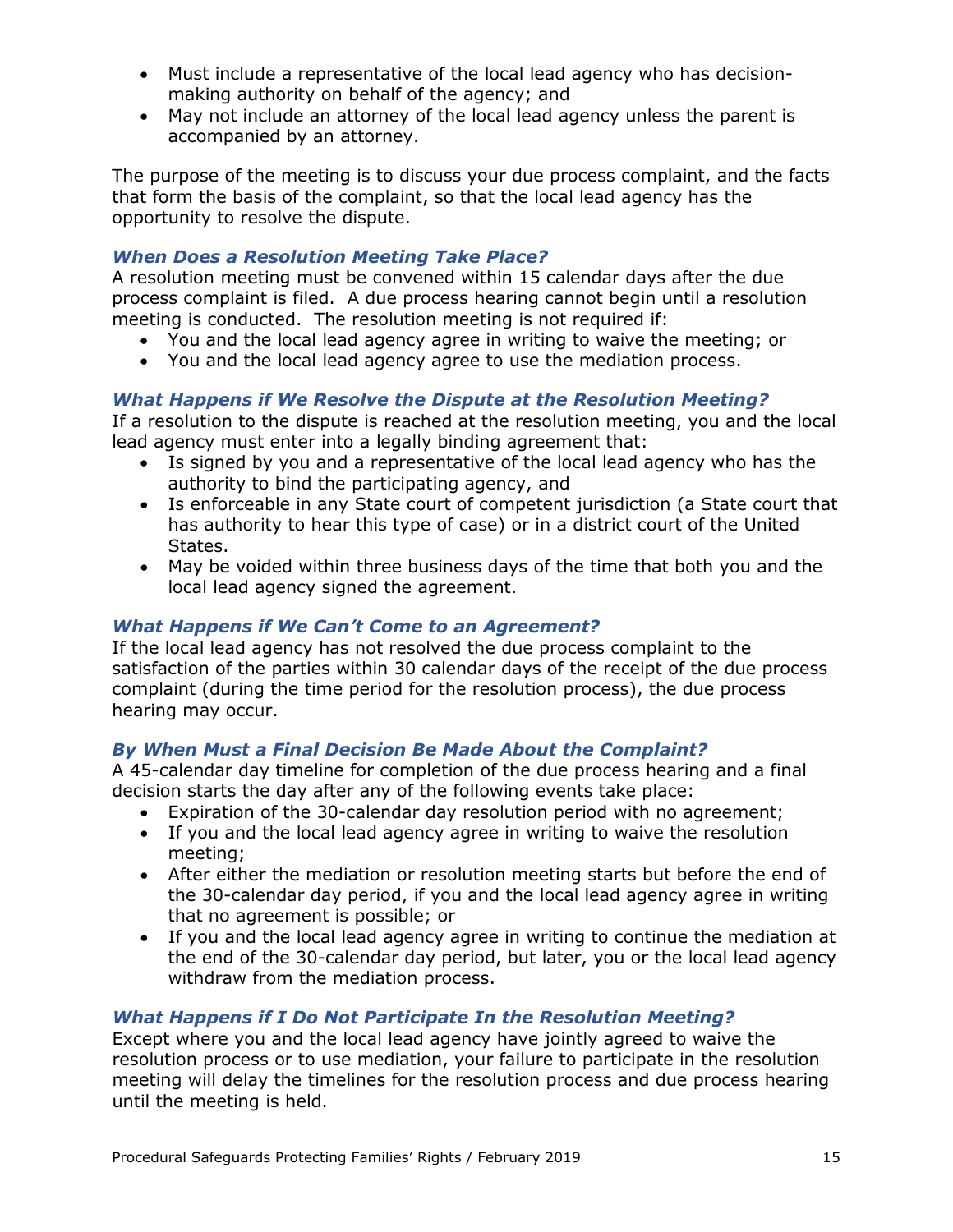If after making reasonable efforts and documenting such efforts, the local lead agency is not able to obtain your participation in the resolution meeting, the local lead agency may, at the end of the 30-calendar day resolution period, request that an administrative law judge dismiss your due process complaint. Documentation of such efforts must include a record of the attempts to arrange a mutually agreed upon time and place.

#### *What if the Participating Agency Does Not Convene or Fails to Participate In the Meeting?*

If the participating agency fails to hold the resolution meeting within 15 calendar days of receiving notice of your due process complaint, or fails to participate in the resolution meeting, you may ask an administrative law judge to order that the 45 calendar day due process hearing timeline begin.

#### *Will My Child Receive Services While the Dispute Is Being Resolved?*

While you are waiting for the due process complaint to be resolved, unless you and MDE otherwise agree, your child must continue to receive the appropriate early intervention services in the setting that you consented to on the IFSP. If your complaint is filed concerning an initial IFSP, all services on that IFSP which are not disputed must be provided.

## *Due Process Hearing:*

Whenever a due process complaint is filed, you or the early intervention service provider involved in the dispute must have an opportunity for an impartial due process hearing, after following the procedures described in the due process complaint section.

#### *Who Will Be the Hearing Officer?*

In Michigan, due process hearings are conducted by administrative law judges. At a minimum, an administrative law judge:

- Must not be an employee of MDE or the early intervention service provider involved in the early intervention services or care of the infant or toddler;
- Must not have personal or professional interest that conflicts with the person's objectivity in the hearing;
- Must be knowledgeable and understand the provision of IDEA, federal and state regulations, and legal interpretations of the Act by federal and state courts; and
- Must have the knowledge and ability to conduct hearings, and to make and write decisions, consistent with appropriate, standard legal practice.

Administrative law judges are State classified civil service employees who are attorneys. MDE keeps a list that includes a statement of the qualifications of those persons who serve as administrative law judges.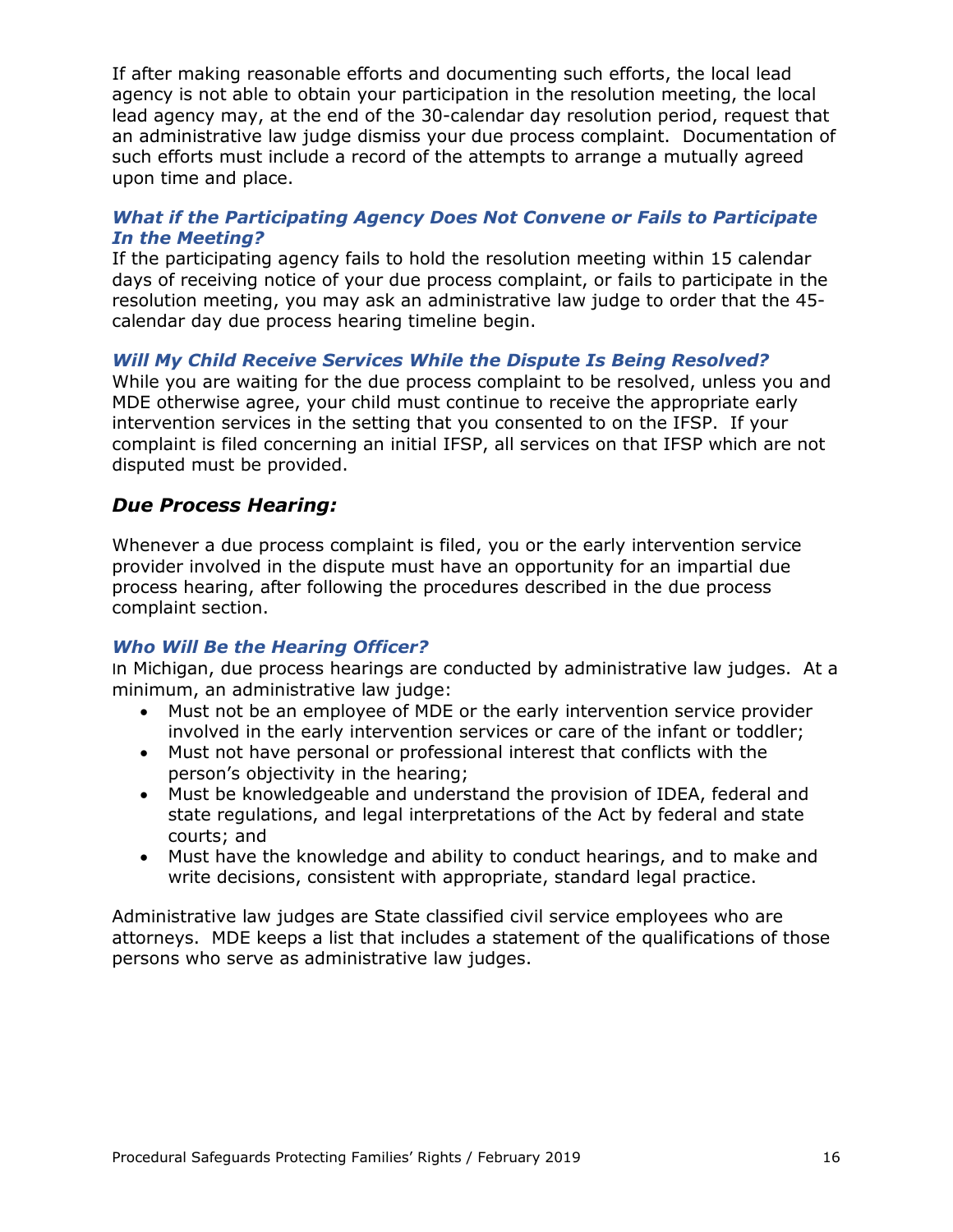#### *What Can Be Discussed at the Due Process Hearing?*

Only issues raised in the due process complaint may be discussed at a due process hearing. The party (you or the early intervention services provider) that requests the due process hearing may not raise issues at the hearing that were not addressed in the due process complaint, unless the other party agrees. Nothing in this section affects the right of a parent from filing a separate due process complaint on an issue separate from a due process complaint already filed.

#### *What Is the Timeline for Requesting a Hearing?*

An impartial hearing on the due process complaint must be requested within two years of the date you, the local lead agency, or the early intervention service provider knew or should have known about the issue(s) addressed in the complaint. The above timeline does not apply to you if you could not file a due process complaint because the local lead agency or early intervention provider:

- Misrepresented that it had resolved the problem or issue you are raising in your complaint; or
- Withheld information from you that it was required to provide to you.

#### *What Are My Rights Regarding a Due Process Hearing?*

Any party to a due process hearing has the right to:

- Be accompanied and advised by a lawyer and/or persons with special knowledge or training regarding the problems of children with disabilities;
- Present evidence and confront, cross-examine, and compel the attendance of witnesses;
- Prohibit the introduction of any evidence at the hearing that has not been disclosed to that party at least five business days before the hearing;
- Obtain a written or, at your option, electronic, word-for-word record of the hearing; and
- Obtain written or, at your option, electronic findings of fact and decisions.

In addition, parents involved in hearings must:

- Be given the right to open the hearing to the public; and
- Receive a copy of the record of the hearing and the findings of fact and decisions at no cost.

Each hearing must be conducted at a time and place that is reasonably convenient to you.

#### *Can Additional Evaluation Information Be Used at a Due Process Hearing?*

At least five business days prior to a due process hearing each party must disclose to each other all evaluations completed by that date and recommendations based on those evaluations that are going to be used at the hearing. An administrative law judge may prevent any party that fails to comply with this requirement from introducing the relevant evaluation or recommendation at the hearing without the consent of the other party.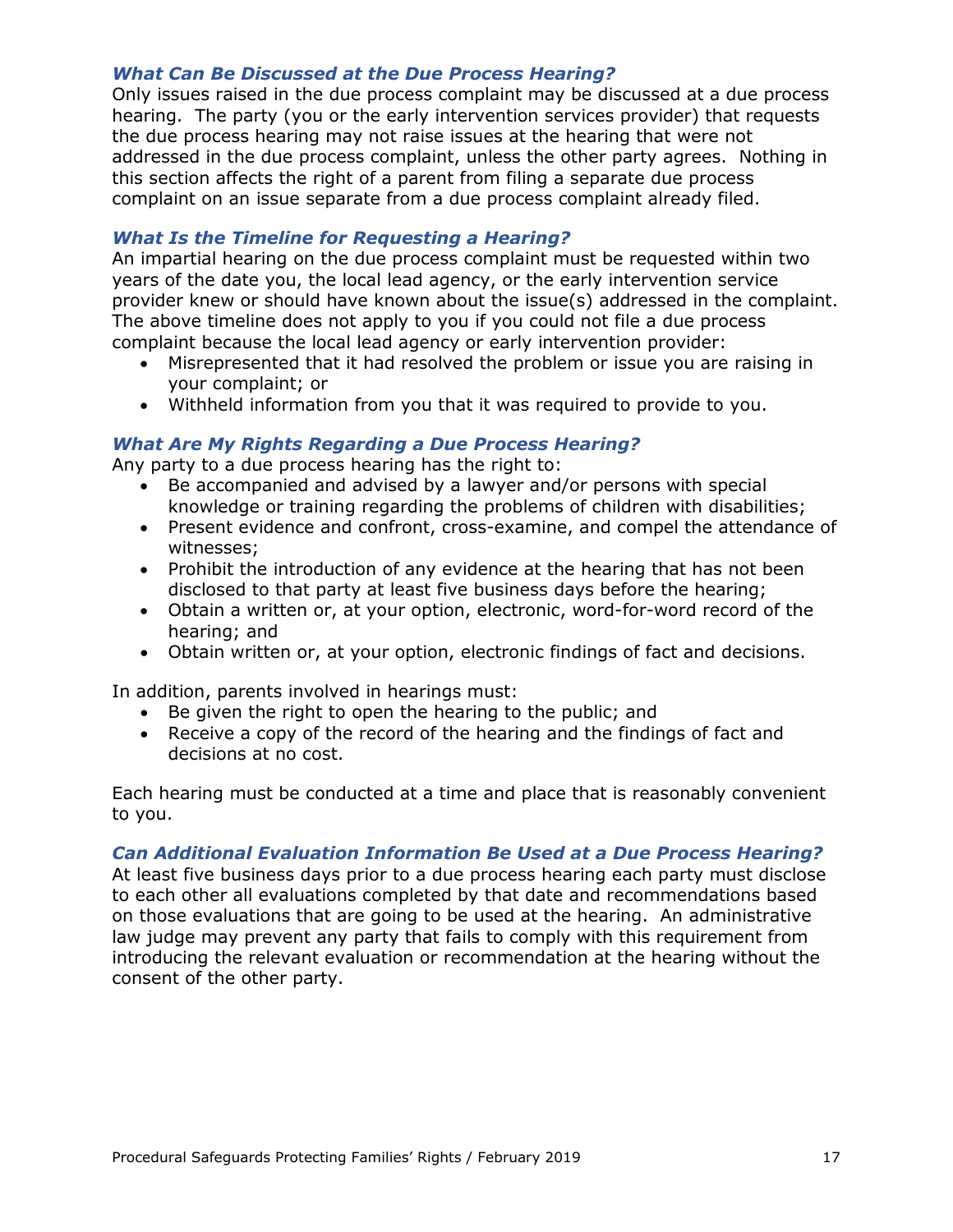#### *On What Information Will the Administrative Law Judge Base Their Decision?*

An administrative law judge's decision of whether your child was appropriately identified, evaluated, or placed, or whether your child or family were appropriately provided early intervention services must be based on substantive grounds.

In matters alleging a procedural violation, an administrative law judge may find that your child was not appropriately identified, evaluated, placed, or provided early intervention services only if the procedural inadequacies:

- Impeded your child's right to identification, evaluation, and placement or provision of early intervention services for your child or your family;
- Significantly impeded your opportunity to participate in the decision-making process regarding identification, evaluation, placement, or provision of early intervention services for your child and family; or
- Caused a deprivation of educational or developmental benefits.

## *When and How Will I Know the Results of the Hearing?*

MDE must ensure that not later than 45 calendar days after the expiration of the 30-calendar day period or the adjusted time period (if the 30-calendar day is adjusted as described in the due process complaint section):

- A final decision is reached in the hearing; and
- A copy of the decision is mailed to each of the parties.

An administrative law judge may grant specific extensions of time beyond the 45 calendar day time line as described above at the request of either party.

A decision made in a due process hearing is final, except that any party involved in the hearing may appeal the decision by bringing a civil action.

#### *Are the Results from Due Process Hearings Released to the Public?*

MDE, after removing personally identifiable information, must make the findings and decision available to the public.

#### *What if We Disagree with the Results of the Due Process Hearing?*

Any party who does not agree with the findings and decision in the due process hearing has the right to bring a civil action with respect to the matter that was the subject of the due process hearing. A civil action is a lawsuit filed in state or federal court. The action may be brought in a state court of competent jurisdiction (a state court that has authority to hear this type of case) or in a district court of the United States without regard to the amount in dispute. An attorney can advise you about how to do this.

The party bringing the action shall have 90 calendar days from the date of the decision of the administrative law judge to file a civil action.

In any civil action, the court:

- Receives the records of the administrative proceedings;
- Hears additional evidence at the request of a party; and
- Bases its decision on the preponderance of the evidence and grants the relief that the court determines to be appropriate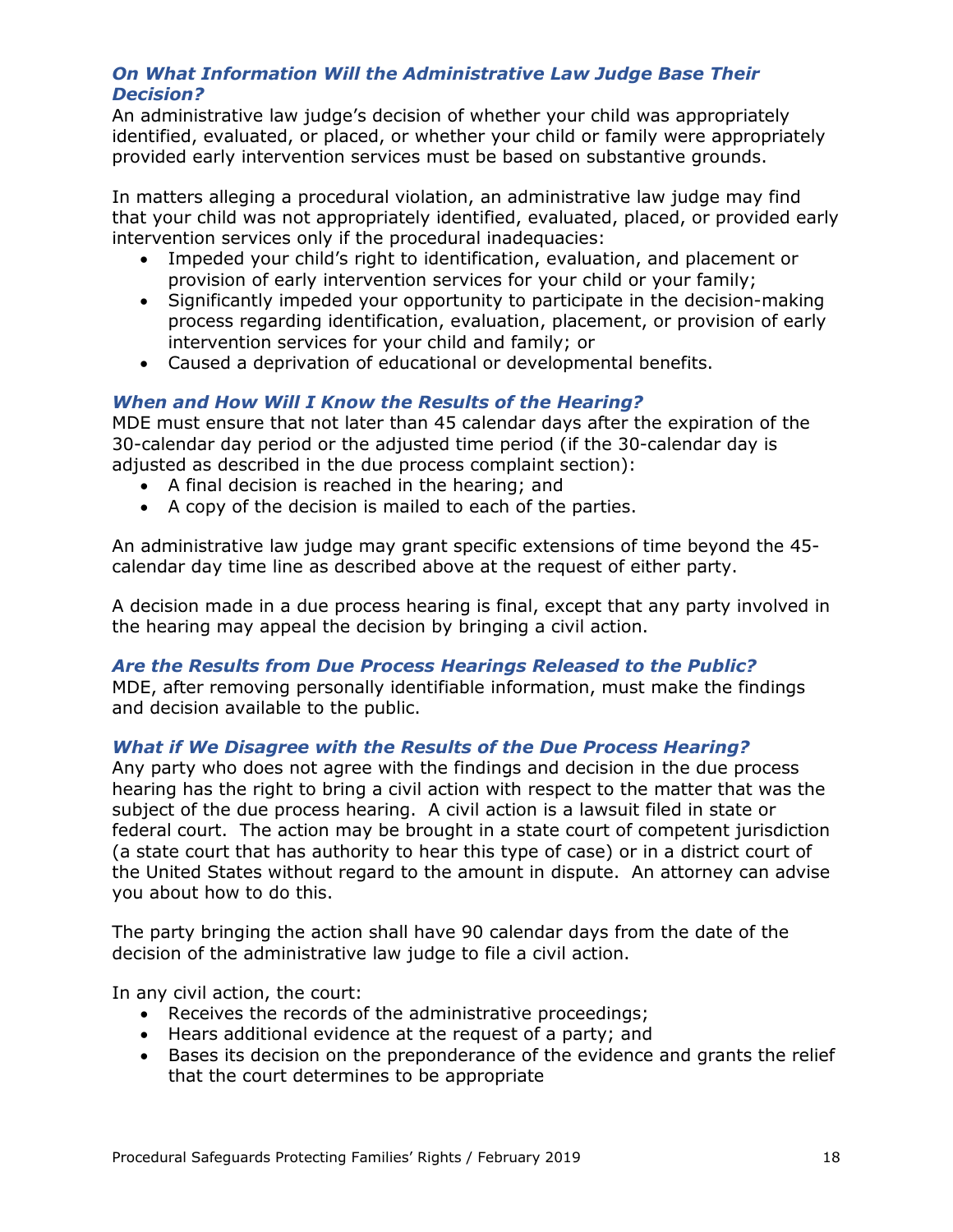#### *Are There Other Laws Which Might Apply to My Complaint?*

Nothing in IDEA restricts or limits the rights, procedures, and remedies available under the Constitution, the Americans Disabilities Act of 1990, title V of the Rehabilitation Act of 1973, or other federal laws protecting the right of children with disabilities, except that before the filing of a civil action under these laws seeking relief that is also available under IDEA, the due process procedures described above must be exhausted to the same extent as would be required if the party filed the action under Part C of IDEA. This means that you may have remedies available under other laws that overlap with those available under IDEA, but in general, to obtain relief under those other laws, you must first use the available administrative remedies under the IDEA (i.e., the due process complaint, resolution meeting, and impartial due process hearing procedures) before going directly into court.

*What if the Due Process Hearing Decision Fails to be Implemented?* A state complaint can be filed and will be resolved by MDE if there has been a failure to implement a due process hearing decision.

# **Remember**

Procedural safeguards are in place to protect you and your family and to ensure that your Early On involvement is rewarding for your family. If at any point throughout your Early On involvement you have questions, please don't hesitate to contact your service coordinator and ask for more information. Your service coordinator wants your participation in Early On to be successful and will work with you to make sure you feel confident about the decisions you're asked to make.

# **Glossary**

*Authorization to Release Early On Record Form:* A form that provides permission for *Early On* to release information from a child's record to another agency. The form must tell who can share what and with whom. Information, except as otherwise noted in this document, cannot be shared until the form is signed by a parent.

*Civil Action:* A lawsuit filed in state or federal court.

*Confidentiality:* The act of maintaining privacy.

*Consent:* Obtaining a parent's permission in writing (i.e., signature) before *Early On* starts any activity that affects a child and family, or before *Early On* shares information about a family or child. For more details about consent, see the section of this document titled Parental Consent.

*Dispute Resolution:* A process for resolving disagreements.

*Destruction:* Destruction means physical destruction of the record or ensuring that personal identifiers are removed from a record so that the record is no longer personally identifiable.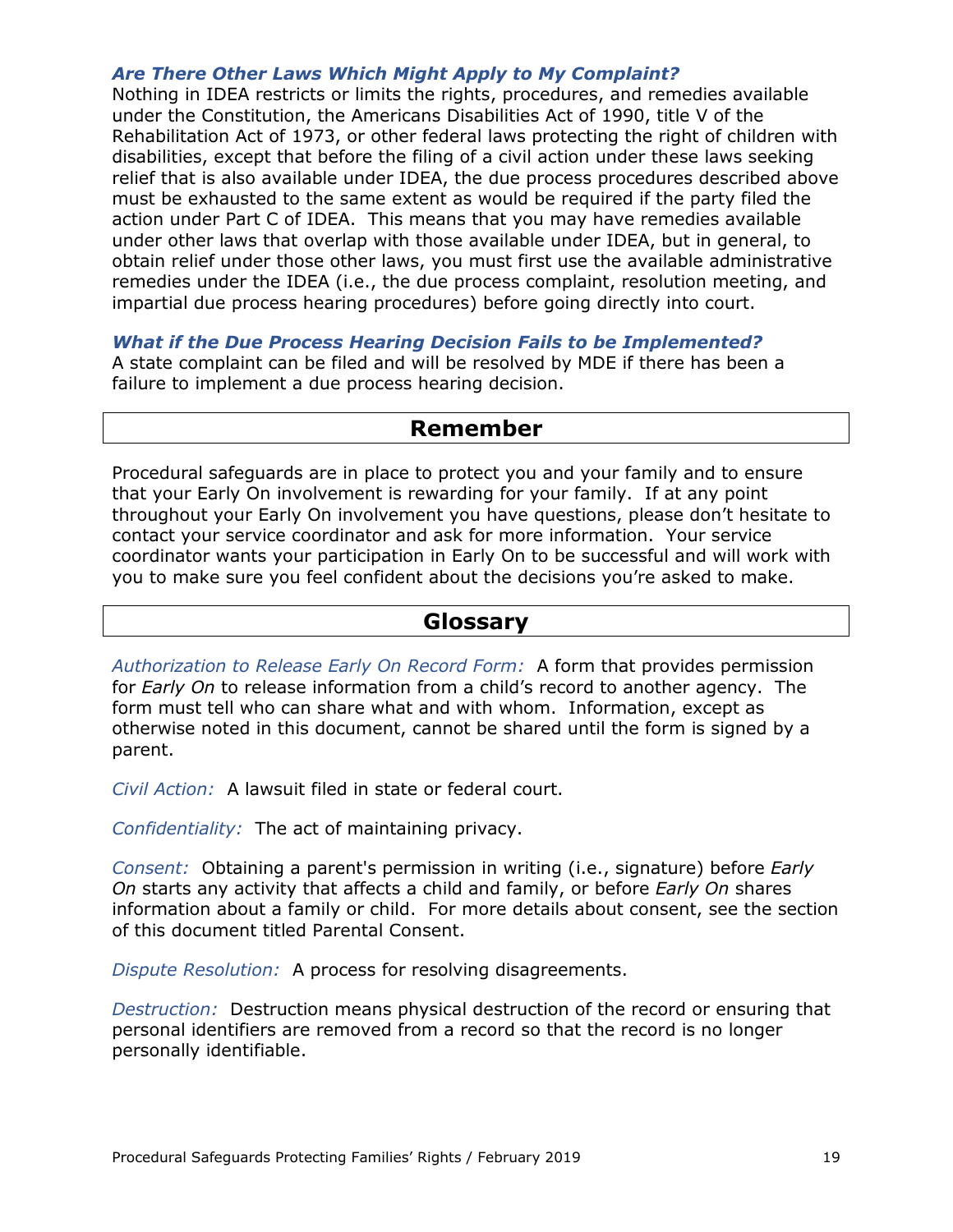*Due Process Complaint*: A due process complaint is a written statement alleging a violation on any matter relating to a proposal or a refusal to initiate or change the identification, evaluation, or educational placement of your child. Further details are found in the section on Problem Solving and Dispute Resolution in this document.

*Due Process Hearing:* A formal process used to try to resolve disagreements. The hearing is conducted with a neutral person, the Hearing Officer, who listens to the evidence and arguments of the parents and the agencies and decides who is right and who must do what. Further details are found in the section on Problem Solving and Dispute Resolution in this document.

*Early Intervention Record:* All records regarding a child that are required to be collected, maintained, or used under IDEA Part C.

*Early Intervention Service Provider:* An entity or individual that provides early intervention services under Part C of IDEA, whether or not the entity or individual receives federal funds under Part C of IDEA.

*Early Intervention Services:* Services provided, at no cost, by *Early On* which are selected together with the parents. These services are designed to meet the developmental needs of an infant or toddler with a disability and the needs of the family to assist appropriately in the child's development.

*Early On:* Michigan's system of early intervention. It is not intended to be one single "program," but rather a collection of supports, services, and resources provided by many programs.

*Early On Coordinator*: A person in charge of *Early On* in a local county or counties.

*Eligible:* When a child qualifies to receive supports and services from *Early On*.

*Evaluation:* A process to learn about a child's growth and development. It is also a testing tool and process used to find out if a child is eligible for *Early On*.

*Family:* A group of people close to you and your child. It may include, but is not limited to, parents, husband or wife, grandparents, in-laws, aunts and uncles, brothers or sisters, legal guardians, or friends.

*Family Educational Rights and Privacy Act (FERPA):* A federal law protecting personally identifiable information that is held in a child's early intervention record.

*Fully Informed:* Having all of the information so that potential benefits, responsibilities, and consequences can be considered before making a decision.

*Individualized Family Service Plan (IFSP):* A written plan based upon evaluations and assessments including outcomes/goals expected for the child to grow, develop and fully participate in daily and community activities. It also documents what services and/or supports the child and famil*y* will receive while in *Early On.*

*Individuals with Disabilities Education Act (IDEA):* The federal law that guides the education of infants, toddlers, children, and youth with disabilities. Part C of the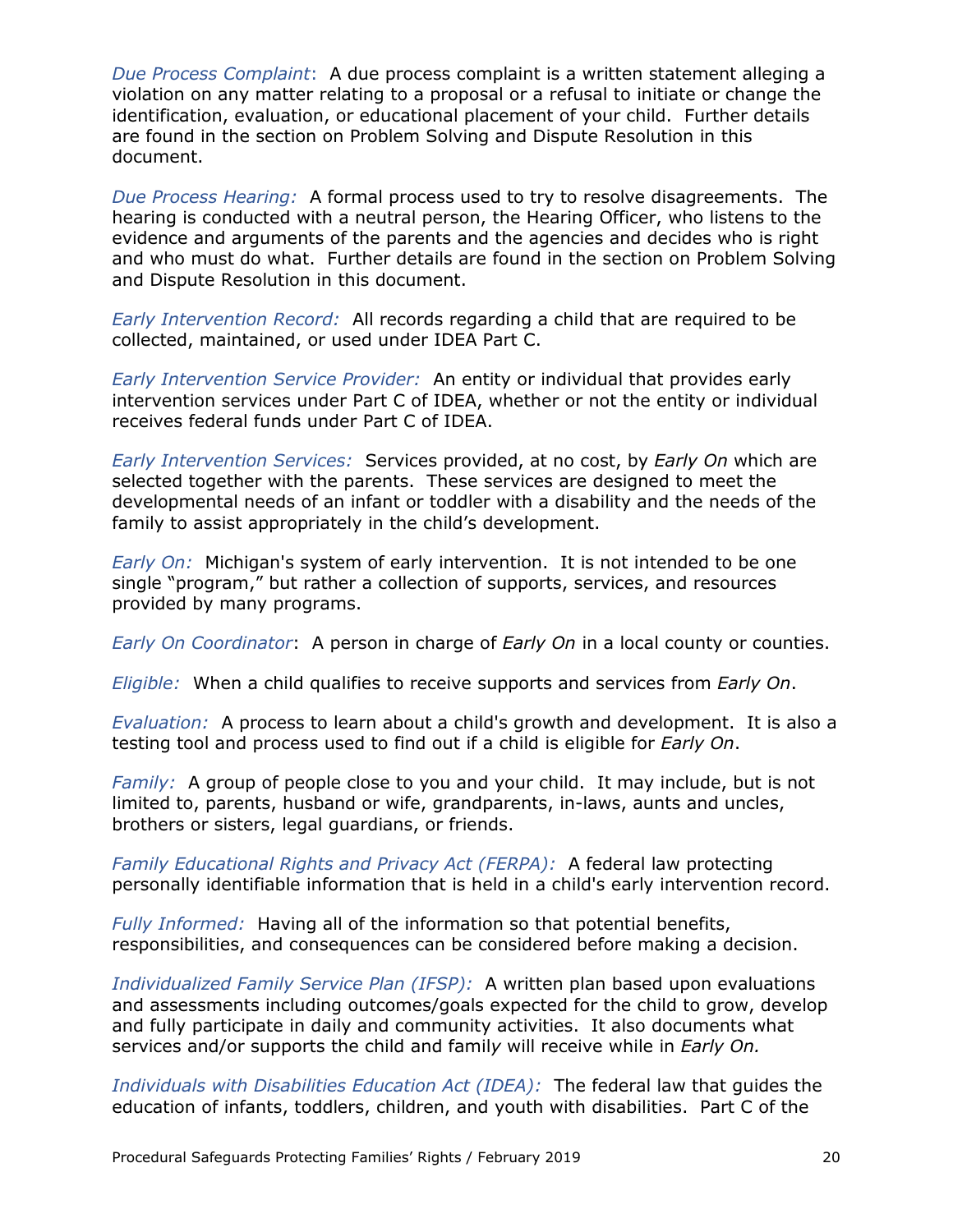IDEA is the part of the law that pertains to early intervention services for children birth to three, known in Michigan as *Early On*.

*Mediation:* An informal process with a neutral person, the mediator, who meets with the parents and the agencies to see if they can come to an agreement about resolving their dispute.

*Mediator:* A trained, impartial person who facilitates problem solving.

*Michigan Department of Education (MDE):* The State agency designated by the Governor as the lead agency for Part C of IDEA which therefore oversees *Early On* in Michigan.

*Native Language:* The language or mode of communication typically used by a family or in the case of evaluations and assessments may be in the language of the child.

*Parent:* A person responsible for the care and well-being of a child. It could include birth parents, adoptive parents, single parents, guardians, grandparents, foster parents. See an expanded definition in the section of parental consent of this document.

*Participating Agency:* Any individual, agency, entity, or institution that collects, maintains, or uses personally identifiable information to implement *Early On.* A participating agency includes MDE and early intervention providers and any individual or entity that provides any Part C services. This does not include primary referral source or public/private agencies acting solely as funding sources for *Early On* (such as state Medicaid or MiChild, or private insurance companies).

*Personally Identifiable Information:* Information includes, but is not limited to: your child's name; your name and the names of immediate family members; your address; a personal identifier, such as a unique identification code (UIC); other indirect identifiers, such as the child's date of birth, place of birth, and mother's maiden name; a list of personal characteristics, or other information, that would make your child's/family's identity reasonably certain; and information requested by anyone that *Early On* believes will know the identity of the child to whom the record relates. For more information, see the section Early Intervention Records and Confidentiality of Information for more details.

*Prior Written Notice:* Written information given to the parent(s) to inform them ahead of time about a proposed action or change.

*Procedural Safeguards:* Checks and balances that are built into the *Early On* system to assure that the *Early On* process happens as it is supposed to for children and families. They are the legal safeguards that protect what a family is entitled to under Part C of IDEA.

*Record:* See *Early Intervention* Record.